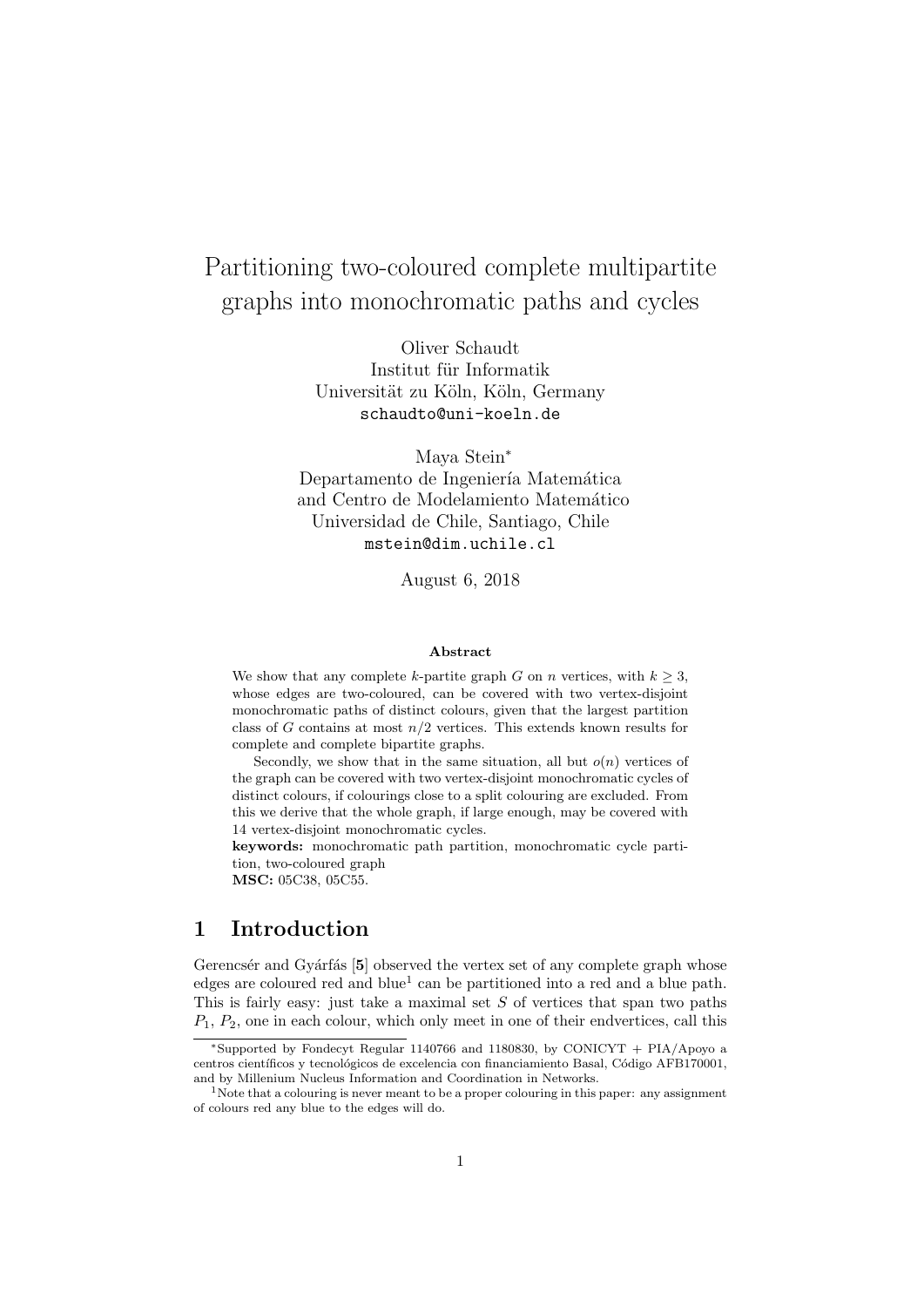vertex x. One quickly checks that any vertex  $v \notin S$  can be used to augment S: we can add the edge xv to the path  $P_i$  of the same colour, and then go from v on reversely through  $P_{3-i}$ . It is a long-standing conjecture that this phenomenon carries over to arbitrarily many colours.

**Conjecture 1.1** (Gyárfás [7]). Let G be a complete graph whose edges are coloured with r colours. Then G can be partitioned into r monochromatic paths.

A stronger conjecture, replacing paths by cycles, had been put forward by Erdős, Gyárfás and Pyber [4], but was recently disproved by Pokrovskiy [18] for  $r \geq 3$ . (Here, and throughout the paper, a cycle is allowed to consist of a single vertex or an edge, or to be totally empty.) In the case  $r = 2$ , however, the stronger result with cycles does hold (even with cycles of distinct colours). This used to be known as Lehel's conjecture, and was shown for all  $n$  by Bessy and Thomassé  $[2]$ , after having been proved for large values of n by Luczak, Rödl and Szemerédi  $[16]$  and by Allen  $[1]$ .

**Theorem 1.2** (Bessy and Thomassé [2]). Let G be a complete graph whose edges are coloured red and blue. Then G can be partitioned into a red and a blue cycle.

Together with Conlon, the second author showed in [3] that Theorem 1.2 literally extends to 2-local colourings: those are colourings with any number of colours, where each vertex is incident with at most two colours.

For arbitrary  $r$ , the best known bound on the number of vertex-disjoint cycles needed to cover the r-coloured complete graph  $K_n$  is 100r log r, if n is large, this bound is due to Gyárfás, Ruszinkó, Sárközy and Szemerédi [9]. For  $r = 3$ , the same authors show in [11] that there is a partition of all but  $o(n)$ vertices of  $K_n$  into 3 or less monochromatic cycles. From this they deduce that 17 cycles partition the whole graph.

If one aims for similar results in complete bipartite graphs, it is reasonable to assume these are balanced, i.e. the two partition classes have the same size. As observed by several authors, an obstruction for partitions of two-coloured balanced complete bipartite graphs into two paths/cycles is a certain type of colouring, which we will now describe.

For any bipartite graph with partition classes  $U, V$ , call a red/blue colouring of  $E(G)$  a split colouring if there are partitions  $U = A \cup B$  and  $V = C \cup D$  such that all edges in  $E_G(A, C) \cup E_G(B, D)$  are blue, and all edges in  $E_G(A, D) \cup$  $E_G(B, C)$  are red. A split colouring is proper if  $\min\{||A|-|C||, ||A|-|D||\} \geq 2$ .

It is easy to see that a balanced complete bipartite graph with a proper split colouring cannot be partitioned into two monochromatic paths (even if the paths are allowed to have the same colour). That the converse is also true was shown by Pokrovskiy  $[18]$ , improving an earlier result of Gyárfás and Lehel  $[6, 8]$  (they allowed one uncovered vertex).

**Theorem 1.3** (Pokrovskiy [18]). Let G be a balanced complete bipartite graph whose edges are coloured red and blue. If the colouring is not a proper split colouring, then G can be partitioned into a red and a blue path.

It is not difficult to check that the vertices of any balanced complete bipartite graph with a proper split colouring can be partitioned into three monochromatic paths, or cycles.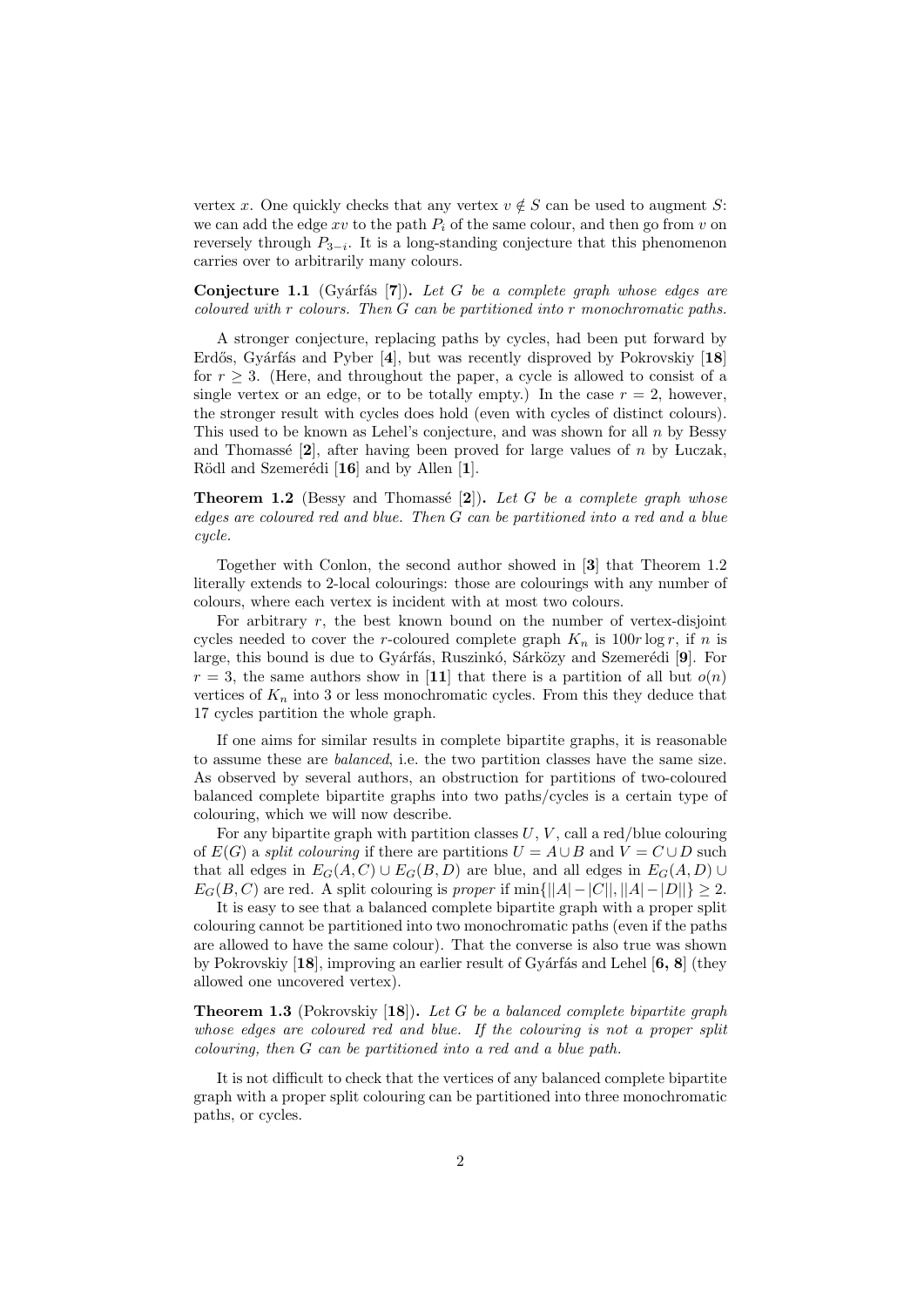Haxell [12] proved that any r-edge coloured balanced complete bipartite graph can be partitioned into  $O((r \log r)^2)$  monochromatic cycles, and if  $r = 3$ , then 1695 monochromatic cycles suffice. In [14] the second author and Lang improve the bound for arbitrary r to  $4r^2$ , in [13] both authors and Lang improve the bound for  $r = 3$  to 18 (both results are for large enough graphs only).

Here, for the first time to our best knowledge, monochromatic path or cycle partitions into complete multipartite graphs with more than two partition classes are invesitigated. We always assume that none of the partition classes is empty, e.g., a complete tripartite graph is assumed to be non bipartite. We call a multipartite graph fair if no partition class contains more than half of the vertices of the graph. Note that a complete bipartite graph is fair if and only if it is balanced, and, more generally, a complete multipartite graph is fair if and only if it admits a Hamilton cycle.

We show an extension of Theorem 1.3 to multipartite graphs with more than two partition classes under the necessary restriction of fairness. It is interesting that for these graphs, there is no analogue for the exceptional case of the split colouring.

**Theorem 1.4.** Let G be a fair complete k-partite graph, with  $k \geq 3$ , whose edges are coloured red and blue. Then G can be partitioned into a red and a blue path.

It seems plausible that Theorem 1.4 can be strengthened such that instead of two paths one can partition  $G$  into a path and a cycle. Indeed, we shall see this is true if we allow for at most one vertex to be uncovered.

**Corollary 1.5.** Let G be a fair complete k-partite graph, with  $k > 3$ , whose edges are coloured red and blue. Then all but at most one vertex of G can be partitioned into a monochromatic path and a monochromatic cycle of distinct colours.

We prove Theorem 1.4 and Corollary 1.5 in Section 2. The main tool for this proof is Lemma 2.2, which is shown in Section 3.

It is natural to ask whether Theorems 1.3 and 1.4 extend to cycle partitions instead of path partitions. Note that we need to exclude the situation that there is a proper split colouring between a partition class that contains half the vertices of the graph, and the rest of the graph. Clearly, in that case a partition into two monochromatic cycles cannot exist (while a partition into two monochromatic paths is possible, by Theorem 1.4).

We show an approximate result for the cycle partition problem in complete multipartite graphs, including the bipartite case. For this, we say that a colouring of the edges of a complete multipartite graph G with two colours is  $\delta$ -close to a split colouring if by deleting at most  $\delta |E(G)|$  edges we can make G bipartite and the colouring a split colouring.

**Theorem 1.6.** For all  $\delta > 0$  there is a an  $n_0$  such that the following holds for every fair complete k-partite graph G on  $n > n_0$  vertices, with  $k \geq 2$ .

If the edges of G are coloured red and blue, and the colouring is not  $\delta$ -close to a split colouring, then there are two disjoint monochromatic cycles of distinct colours, which together cover all but at most δn vertices of G.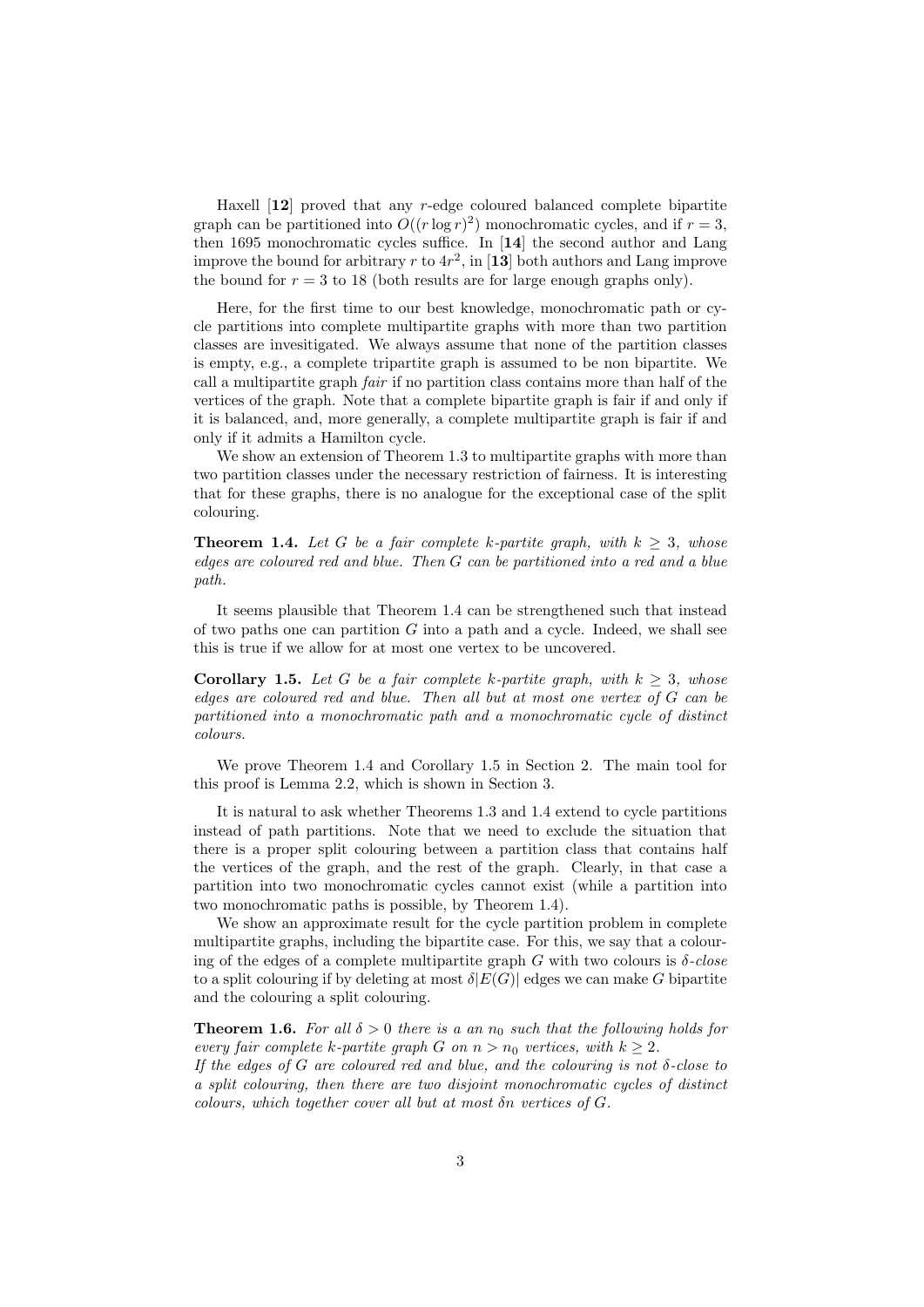It is easy to check that no colouring with two colours of a complete multipartite graph on *n* vertices, with at least three partition classes of size greater than  $2\sqrt{\delta n}$ , can be  $\delta$ -close to a split colouring. So, for these graphs we can drop the condition on the colouring in Theorem 1.6. Also, notice that any complete multipartite graph on *n* vertices, with a colouring using two colours that is  $\delta$ -close to a split colouring, contains three disjoint monochromatic cycles that together to a split colouring, contains three disjoint monocle-<br>cover all but at most  $8\sqrt{\delta}n$  vertices of the graph.<sup>2</sup>

We prove Theorem 1.6 in Section 5. The strategy uses the regularity method, and a well-known technique due to Luczak for blowing up connected matchings of the reduced graph to cycles in the original graph. The existence of the connected matchings in the given circumstances is shown in Lemma 4.2 and Lemma 4.3 of Section 4.

Theorem 1.6 is probably not the best possible result. It might be possible to cover all but a constant number of vertices of our multipartite graph. For an open problem in this direction, and more discussion, see Section 7.

Using tools of Gyárfás et al.  $[10]$  and Haxell  $[12]$ , we derive from Theorem 1.6 that a small finite number of monochromatic cycles is always sufficient to partition a multipartite graph.

**Theorem 1.7.** Let G be a sufficiently large fair complete k-partite graph, whose edges are coloured red and blue. Then G can be partitioned into 14 monochromatic cycles. If  $k = 2$ , then G can be partitioned into 12 monochromatic cycles.

We prove Theorem 1.7 in Section 6. We believe that the number of cycles can be dropped further, but the point of our result is rather that a reasonable finite number of cycles always suffices.

We end the introduction with a useful lemma, which tells us that for all our results for fair k-partite graphs with  $k \geq 3$ , we may restrict our attention to the tripartite case.

**Lemma 1.8.** Every fair k-partite graph G with  $k \geq 3$  has a spanning induced subgraph which is fair and tripartite.

*Proof.* Assume  $k \geq 4$  and delete all edges between the smallest two partition classes. If the resulting graph is not fair, then these two classes together contain more than  $|V(G)|/2$  vertices. But then, also the third and the fourth smallest class together have more than  $|V(G)|/2$  vertices, a contradiction. Inductively, the statement follows.  $\Box$ 

# 2 Proof of Theorem 1.4

Throughout this section, let  $G = (V, E)$  be a fair complete k-partite graph on n vertices whose edges are coloured red and blue. Let  $V_1, \ldots, V_k$  be the partition classes of G and let  $n_i = |V_i|$  for  $i = 1, ..., k$ , with  $n_1 \ge ... \ge n_k$ . Our aim is to partition G into a red and a blue path. By Lemma 1.8, we may assume  $k = 3$ .

<sup>&</sup>lt;sup>2</sup>In fact, in the graph induced by the edges of the split colouring, we can delete a balanced  $\epsilon$  in fact, in the graph induced by the edges of the split colouring, we can delete a balanced set of at most  $2\sqrt{\delta n}$  vertices so that in the remaining graph H, each vertex has at most  $\sqrt{\delta}n$  non-neighbours in the other partition class. Then we split H into three monochromatic balanced bipartite graphs, two in blue, and one in red. It is easy to check that each of these balanced bipartite graphs, two in blue, and one in red. It is easy to c<br>three graphs has a cycle covering all but at most  $2\sqrt{\delta}n$  of its vertices.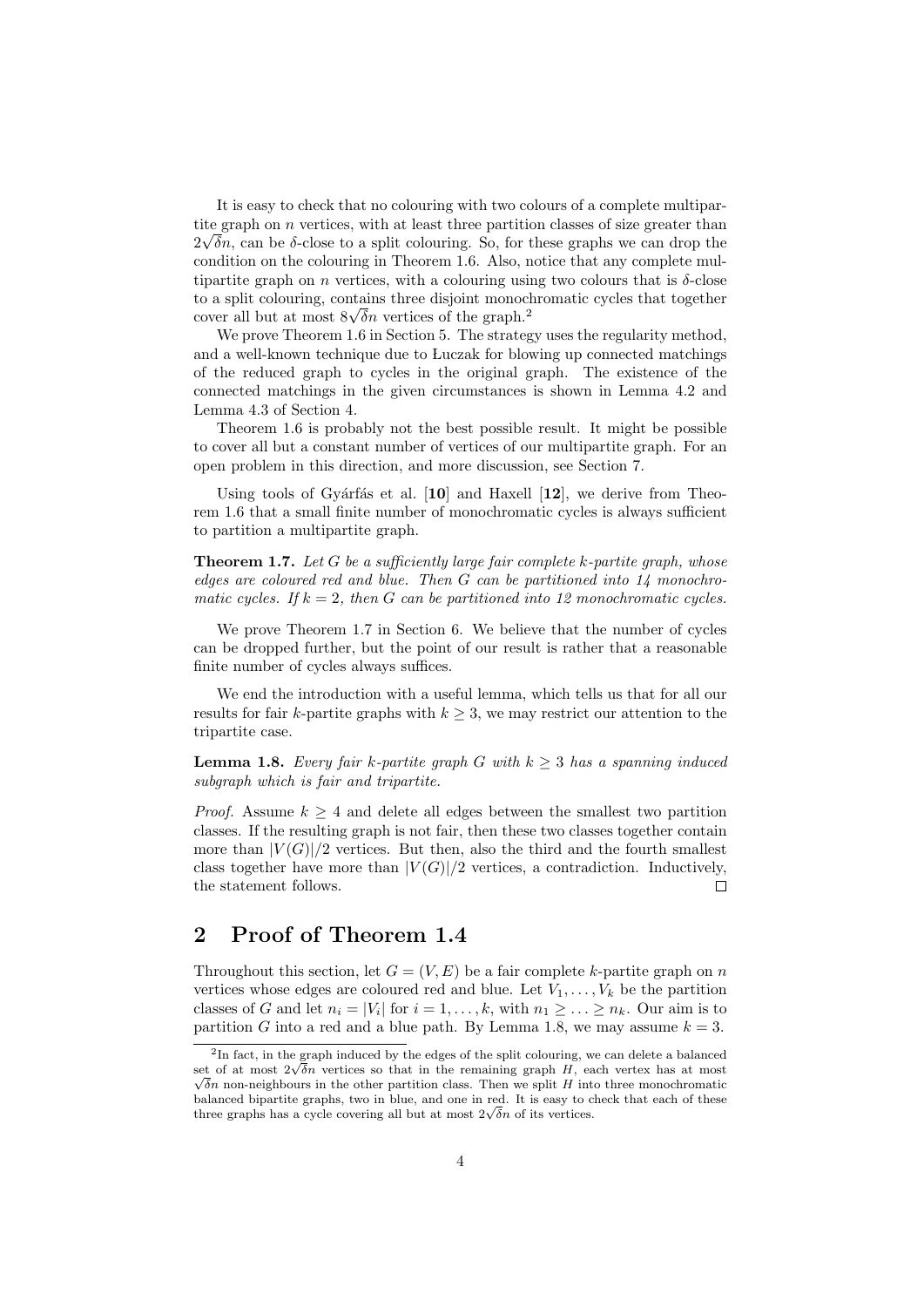In the following, we will aim to find a red path and a blue path sharing a common endvertex, but otherwise disjoint. Slightly abusing notation, we will find it convenient to call this a partition into a red path and a blue path sharing a common endvertex.

**Lemma 2.1.** If  $n_1 = n/2$ , then G can be partitioned into a red and a blue path sharing a common endvertex.

*Proof.* Consider the balanced complete bipartite graph  $H = (V, E_G(V_1, V_2 \cup V_3))$ whose partition classes are  $V_1$  and  $V_2 \cup V_3$ . By Theorem 1.3, H and thus G can be partitioned into a red and a blue path if the edges of H are not split-coloured. So, we may assume that the edges of  $H$  are coloured with a split colouring, that is, there are disjoint non-empty sets  $A, B \subseteq V_1$  and  $C, D \subseteq V_2 \cup V_3$  with  $A \cup B = V_1$  and  $C \cup D = V_2 \cup V_3$ , such that  $E_G(A, C) \cup E_G(B, D)$  is entirely coloured blue, and  $E_G(A, D) \cup E_G(B, C)$  is entirely coloured red.

Since  $V_2, V_3 \neq \emptyset$  we have that  $E_G(C, D) \neq \emptyset$ . Let  $uv \in E_G(C, D)$ , say uv is blue. Let  $P_u$  ( $P_v$ ) be a blue path in H, of maximum even length starting in u (in v). Let P be the blue path  $P_u u v P_v$ . If  $|A| \leq |C|$ , then  $|D| \leq |B|$ , and thus  $A \cup D \subseteq V(P)$ . Otherwise,  $B \cup C \subseteq V(P)$ . In both cases  $H[V \setminus V(P)]$ is a balanced complete bipartite graph with red edges only. Hence, G can be partitioned into a red and a blue path.

It is straightforward that there is an edge joining an endvertex of the red path to an endvertex of the blue path.  $\Box$ 

The following is the main tool for our proof of Theorem 1.4.

**Lemma 2.2.** Assume that  $n_1 \leq n_2 + n_3 - 2$ , or that  $n_1 = n_2 + n_3 - 1$  and  $n_3 > 1$ . Then G can be partitioned into a red and a blue path sharing a common endvertex.

The proof of Lemma 2.2 is the subject of Section 3.

**Lemma 2.3.** Assume that  $n_1 = n_2$  and  $n_3 = 1$ . Then G can be partitioned into a red and a blue path sharing a common endvertex.

*Proof.* Say  $V_3 = \{z\}$ . Consider the balanced complete bipartite graph H induced by the vertex set  $V_1 \cup V_2$ . First, assume that the edges of H are not properly split-coloured. Then by Theorem 1.3, H can be partitioned into a red path  $R$  and a blue path  $B$ . Clearly, as  $H$  is balanced, there are an endvertex  $r$  of R and an endvertex b of B which lie in distinct partition classes. We may assume the edge  $rb$  to be blue, the other case is analogous. If the edge  $rz$  is red, we may extend the red path to include  $z$ . Together with the edge  $bz$ , this gives the desired partition. Otherwise, if  $rz$  is blue, we may extend the blue path to include z. Together with the edge  $r'z$ , where  $r'$  is the second to last vertex on R, this gives the desired partition.

So we may assume that  $H$  is properly split coloured. That is, there are disjoint non-empty sets  $A, B \subseteq V_1$  and  $C, D \subseteq V_2$  with  $A \cup B = V_1$  and  $C \cup D =$ V<sub>2</sub>, such that  $E_G(A, C) \cup E_G(B, D)$  is entirely coloured blue, and  $E_G(A, D) \cup$  $E_G(B, C)$  is entirely coloured red. Now, there are two colour-components, either  $A \cup D$  and  $B \cup C$ , or  $A \cup C$  and  $B \cup D$  which are connected in G via z. We treat the case that there are vertices Let  $a \in A$ ,  $b \in B$  such that the edges  $az$ , bz are red, all other cases can be treated analogously.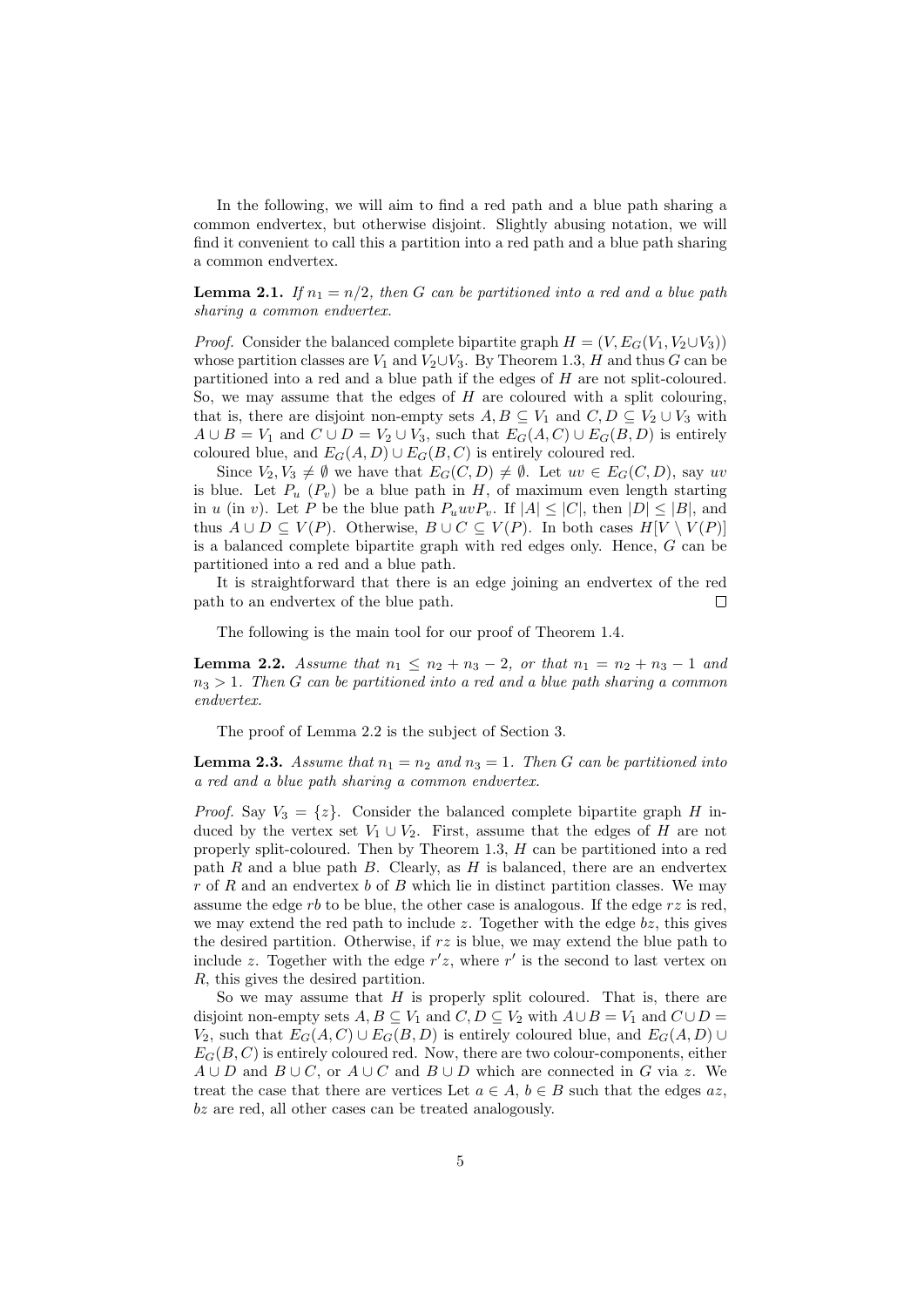Choose a longest balanced red path  $X$  starting in  $a$ , and a longest balanced red path  $Y$  starting in  $b$  (where balanced means the path should have an even number of vertices). Take a longest blue path Z covering  $G - (V(X) \cup V(Y) \cup$  $\{z\}$ ). The latter choice is possible since  $A \cup C \subseteq V(X) \cup V(Y)$  or  $B \cup D \subseteq$  $V(X) \cup V(Y)$ . Thus, G can be partitioned into the red path  $XzY$  and the blue path Z.  $\Box$ 

We are now ready for the proof of our first main theorem.

*Proof of Theorem 1.4.* By Lemma 1.8, it suffices to prove our result for  $k = 3$ . If either  $n_1 \le n_2 + n_3 - 2$ , or  $n_1 = n_2 + n_3 - 1$  and  $n_3 > 1$ , we may apply Lemma 2.2 and are done, so assume otherwise. Then either  $n_1 = n_2$  and  $n_3 = 1$ , in which case we may apply Lemma 2.3 and are done, or  $n_1 \geq n_2 + n_3$ , which we assume from now on. Since G is fair, we actually have  $n_1 = n_2 + n_3$ , and are thus in conditions to apply Lemma 2.1 to obtain the desired partition.  $\Box$ 

We end this section with the proof of Corollary 1.5.

*Proof of Corollary 1.5.* By Lemma 1.8, we may assume  $G$  is tripartite, with partition classes  $V_1, V_2, V_3$ . We observe that the lemmas we use to prove Theorem 1.4, Lemmas 2.1, 2.2, and 2.3, yield a partition of  $G$  into a red and a blue path, say R and B, that share their last vertex  $x$ . Say among all such partitions, R is chosen of maximum length. W.l.o.g. assume  $x \in V_1$ .

If any of the two paths  $R, B$  is trivial, or has only one edge, we are done. Note that we may assume all edges between the first two and the last two vertices of R to be blue, and all edges between the first two and the last two vertices of  $B$  to be red, as otherwise we are done. In particular, by maximality of  $R$ , this implies that the first vertex  $v_1$  on B lies in  $V_1$ .

First assume the first vertex  $w_1$  on R does not lie in  $V_1$ . Then  $w_1x$  is blue, and by maximality of R, we know that  $w_1v_1$  is blue, too. Thus we are done.

So assume  $w_1 \in V_1$ . By maximality of R, we know  $w_1$  sends a blue edge to the second last vertex on B. Let  $v_2$  be the second vertex on B. Now if  $v_2w_1$  is red we find a red cycle and a blue path covering all but one vertex, and if  $v_2w_1$ is blue we find a blue cycle and a red path covering all but one vertex. П

#### 3 Proof of Lemma 2.2

Before turning to Lemma 2.2 we shall state the following simple lemma.for later use. Since the proof is straightforward, we omit it.

**Lemma 3.1.** Assume that  $n_i \leq n_{3-i} + n_3 - 1$  for some  $i \in \{1, 2\}$ , and let P be any Hamilton path in G. Then either P contains an edge  $uv \in E_G(V_{3-i}, V_3)$ , or  $n_i = n_{3-i} + n_3 - 1$  and both endvertices of P are in  $V_{3-i} \cup V_3$ .

The remainder of this section is devoted to the proof of Lemma 2.2. For easier notation it will be convenient to now refrain from the assumption that  $n_1 \geq n_2$ . We still keep the convention that  $V_3$  is the smallest of the three classes, that is,  $n_3 \leq \min\{n_1, n_2\}$ . We thus have to prove the following statement.

Assume that  $n_i \geq n_3$  for  $i \in \{1,2\}$ , and that either  $n_i \leq n_{3-i} + n_3 - 2$ , or  $n_i = n_{3-i} + n_3 - 1$  and  $n_3 > 1$ . Then G can be partitioned into a red and a blue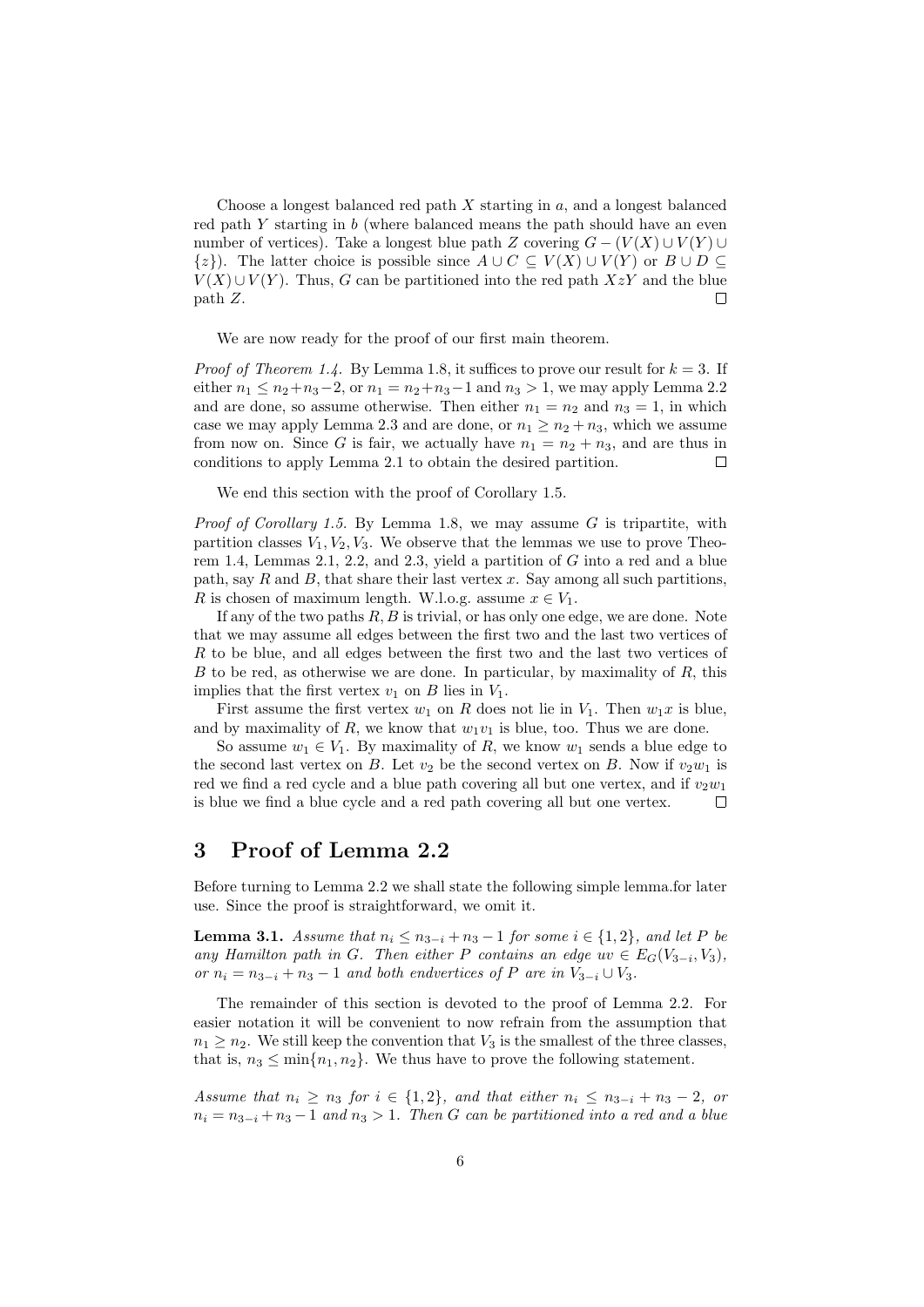#### path sharing a common endvertex.

The assumptions of the lemma imply that  $\min\{n_1, n_2\} \geq 2$ . Let  $v_1 \in V_1$  and  $v_2 \in V_2$  be arbitrary, let  $H = G - \{v_1, v_2\}$ , and let  $n'_1, n'_2, n'_3$  be the sizes of the partition classes of H. If  $n'_1, n'_2, n'_3$  satisfy the statement above, we may apply induction to see that  $H$  can be partitioned into a red path  $R$  and a blue path  $B$ that share a common endvertex.

If  $n'_1, n'_2, n'_3$  violate the statement above, it must be that  $\min\{n'_1, n'_2\} < n'_3$ . As  $n'_1 = n_1 - 1$  and  $n'_2 = n_2 - 1$ , we may w.l.o.g. assume that  $n_2 = n_3$ . So,  $n_1 \geq n_2 = n_3$ .

Let us first discuss the case  $n_1 = n_2 = n_3$ . It must be that  $n_1 = 2$ , for otherwise  $n'_3 \leq n'_1 + n'_2 - 1$ ,  $n'_1 \leq n'_2 + n'_3 - 1$  and  $n'_2 > 1$ , a contradiction to our assumption that  $n'_1, n'_2, n'_3$  violate the statement. Thus  $n'_3 = n'_1 + n'_2$  and so we may apply Lemma 2.1 to obtain a red path  $R$  and a blue path  $B$  sharing a common endvertex that partition H.

Now assume  $n_1 > n_2 = n_3$ . Hence,  $n'_1 \ge n'_3 > n'_2 \ge 1$ . Again we have  $n'_1 \leq n'_2 + n'_3 - 1$ ,  $n'_3 \leq n'_1 + n'_2 - 1$ . Since  $n'_1, n'_2, n'_3$  violate the statement, it must be that  $n'_2 = 1$ . As  $n_2 \ge n_3$  and  $n'_2 = n_2 - 1$ , we have  $n_2 = 2$  and  $n'_3 = n_3 = 2$ . Therefore  $n_1 = 3$  and thus  $n'_1 = 2$ . So, we can apply Lemma 2.3 to  $H$  and obtain a red path  $R$  and a blue path  $B$  sharing a common endvertex that partition H.

Summing up, we may inductively assume Lemma  $2.2$  to hold for  $H$ . Hence, we know that H can be partitioned into a red path R and a blue path B, both possibly trivial, that share a common endvertex. Let  $R = (r_1, \ldots, r_s, x)$  and  $B = (b_1, \ldots, b_t, x)$  where R and B have only x in common.

Throughout the rest of the proof we suppose for contradiction that G cannot be partitioned into a red and a blue path that share a common endvertex. In several cases treated below we make use of the following simple fact.

**Fact 3.2.** Assume we can partition G into a red path R' and a blue path B' such that one of these paths has its endvertices in distinct partition classes. Then one of  $R'$ ,  $B'$  can be extended such that the paths have exactly one vertex in common, namely an endvertex of both paths. The same holds if an endvertex of one path and an endvertex of the other path are in distinct partition classes.

Below, we will construct path partitions in several different cases. In some cases we will explicitly check that the constructed paths have their endvertices in distinct partition classes (as in Fact 3.2), but we will omit this if it is straightforward.

For the remainder of the proof, we assume w.l.o.g. that  $v_1v_2$  is red. At this point, we advise the reader to get their coloured pencils ready.

**Claim 3.3.** Neither R nor B is trivial. (That is  $R \neq (x) \neq B$ .)

*Proof.* We first suppose that the path  $R$  is trivial, that is,  $B$  covers  $H$ . W.l.o.g. assume  $b_1 \notin V_1$ . If the edge  $b_1v_1$  is red, then G can be partitioned into the red path  $(v_2, v_1, b_1)$  and the blue path  $(b_1, \ldots, b_t, x)$ , a contradiction. Otherwise, G can be partitioned into the red path  $(v_2, v_1)$  and the blue path  $(v_1, b_1, \ldots, b_t, x)$ , another contradiction.

Now suppose that  $B$  is trivial, that is,  $R$  covers  $H$ . Again, we may w.l.o.g. assume that  $r_1 \notin V_1$ . The edge  $r_1v_1$  is blue, since otherwise the red path  $(v_2, v_1, r_1, \ldots, r_s, x)$  covers G, a contradiction.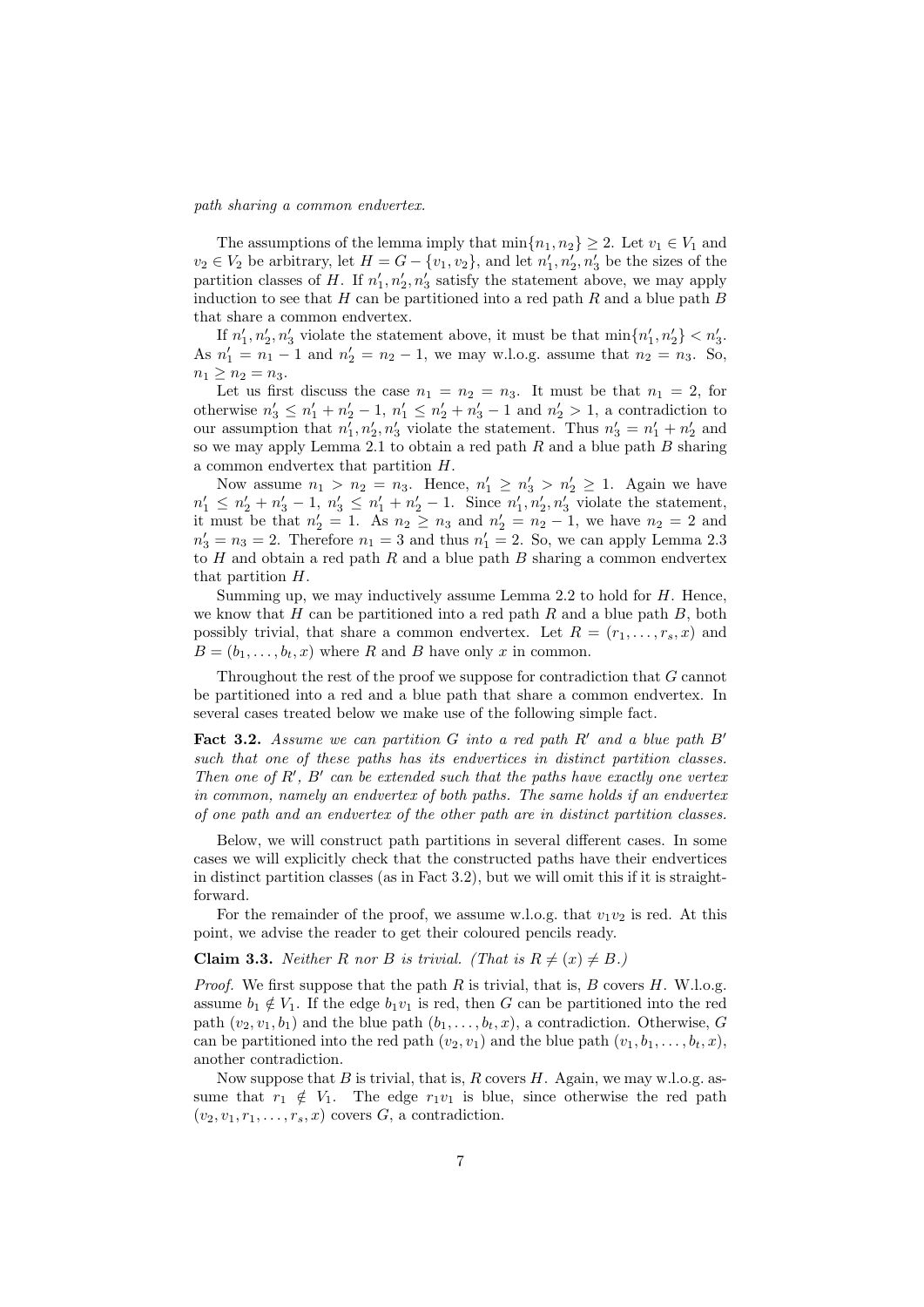If  $r_1 \in V_3$ , then  $r_1v_2 \in E$ . In this case, however, G is covered by the red path  $(v_1, v_2, r_1, \ldots, r_s, x)$ , if  $r_1v_2$  is red. If  $r_1v_2$  is blue, G can be partitioned into the red path  $(r_2, \ldots, r_s, x)$  and the blue path  $(v_1, r_1, v_2)$ . As both cases are contradictory,  $r_1 \notin V_3$  and so  $r_1 \in V_2$ . By symmetry,  $x \notin V_3$ .

First we suppose that  $x \in V_1$ . Then  $xv_2, xr_1 \in E$ . Like above,  $xv_2$  must be blue. But then  $r_1x$  is red, for otherwise G can be partitioned into the red path  $(r_2, \ldots, r_s)$  and the blue path  $(v_1, r_1, x, v_2)$ , a contradiction (because of the observation stated before the claim we are presently proving). We may pick  $i \in$  $\{2,\ldots,s\}$  such that  $r_i \in V_3$ . If the edge  $v_1r_i$  is red, G can be partitioned into the red path  $(v_2, v_1, r_i, \ldots, r_s, x, r_1, \ldots, r_{i-1})$ , a contradiction. Thus, by symmetry, both  $v_1r_i$  and  $v_2r_i$  are blue. This means G can be partitioned into the red path  $(r_{i+1},\ldots,r_s,x,r_1,\ldots,r_{i-1})$  and the blue path  $(v_1,r_i,v_2)$ , a contradiction.

So,  $x \in V_2$ . Then  $v_1x \in E$ , and this edge must be blue, as it is interchangeable with  $v_1r_1$ . Consider the edge  $v_2r_2$ : it must be blue, else G can be partitioned into the red path  $(v_1, v_2, r_2, \ldots, r_s, x)$  and the blue path  $(v_1, r_1)$ . Thus, the edge  $r_2x$  is red, since otherwise G can be partitioned into the red path  $(r_3, ..., r_{s-1}, r_s)$  and the blue path  $(v_2, r_2, x, v_1, r_1)$ .

By Lemma 3.1, we may pick  $i \in \{2, \ldots, s\}$  such that  $r_i \in V_3$  and  $r_{i-1} \in V_1$ or  $r_{i+1} \in V_1$ . Note that we may apply Lemma 3.1 even if  $n'_i = n'_{3-i} + n'_3$ 1, for some  $i \in \{1,2\}$ , since  $r_1 \in V_2$ . Let us assume that  $r_{i-1} \in V_1$ , the other case is similar. If  $r_i v_1$  is red, then G can be partitioned into the red path  $(v_2, v_1, r_i, \ldots, r_s, x, r_2, \ldots, r_{i-1})$  and the blue path  $(r_1)$ , a contradiction. Similarly,  $r_i v_2$  cannot be red. So, both  $r_i v_1$  and  $r_i v_2$  are blue. But now G can be partitioned into the red path  $(r_{i+1}, \ldots, r_s, x, r_2, \ldots, r_{i-1})$  and the blue path  $(v_2, r_i, v_1, r_1)$ , which is contradictory. This completes the proof of Claim 3.3.

Over the next few claims, we deal with the case that  $x \in V_3$ .

#### Claim 3.4. If  $x \in V_3$ , then  $r_1 \notin V_3$ .

*Proof.* Suppose  $x, r_1 \in V_3$ . Consider the edges  $xv_1$  and  $xv_2$ . If any of these edges is red, then the respective path  $(r_1, \ldots, r_s, x, v_1, v_2)$  or  $(r_1, \ldots, r_s, x, v_2, v_1)$  is red, and together with the blue path  $(b_1, \ldots, b_t)$  covers G. Thus  $xv_1$  and  $xv_2$ are blue.

If either of  $r_1v_1$ ,  $r_1v_2$  is red, we may simply extend R from  $r_1$  to  $v_1$  and  $v_2$ . So these two edges are blue, too. Observe that one of the blue paths  $(b_1, \ldots, b_t, x, v_1, r_1, v_2), (b_1, \ldots, b_t, x, v_2, r_1, v_1)$  has its endpoints in different partition classes. Together with the red path  $(r_2, \ldots, r_s)$ , this blue path covers G, a contradiction. Г

**Claim 3.5.** Let  $i \in \{1,2\}$ . If  $x \in V_3$ , then at most one of  $r_1$  and  $r_s$  lie in  $V_i$ .

*Proof.* Because of symmetry, it is enough to prove this claim for  $i = 1$ . So for contradiction suppose that  $x \in V_3$  and  $r_1, r_s \in V_1$ .

As above, we see that  $xv_1$  and  $r_1v_2$  are blue. Also,  $r_sv_2$  is blue, since otherwise G can be partitioned into the red path  $(r_1, \ldots, r_s, v_2, v_1)$  and the blue path  $(v_1, x, b_t, \ldots, b_1)$ .

We claim that

$$
b_1 \in V_1. \tag{1}
$$

Suppose  $b_1 \notin V_1$ . Then  $xv_2$  must be blue, since otherwise G can be partitioned into the red path  $(r_1, \ldots, r_s, x, v_2, v_1)$  and the blue path  $(b_1, \ldots, b_t)$ . As  $v_1b_1 \in$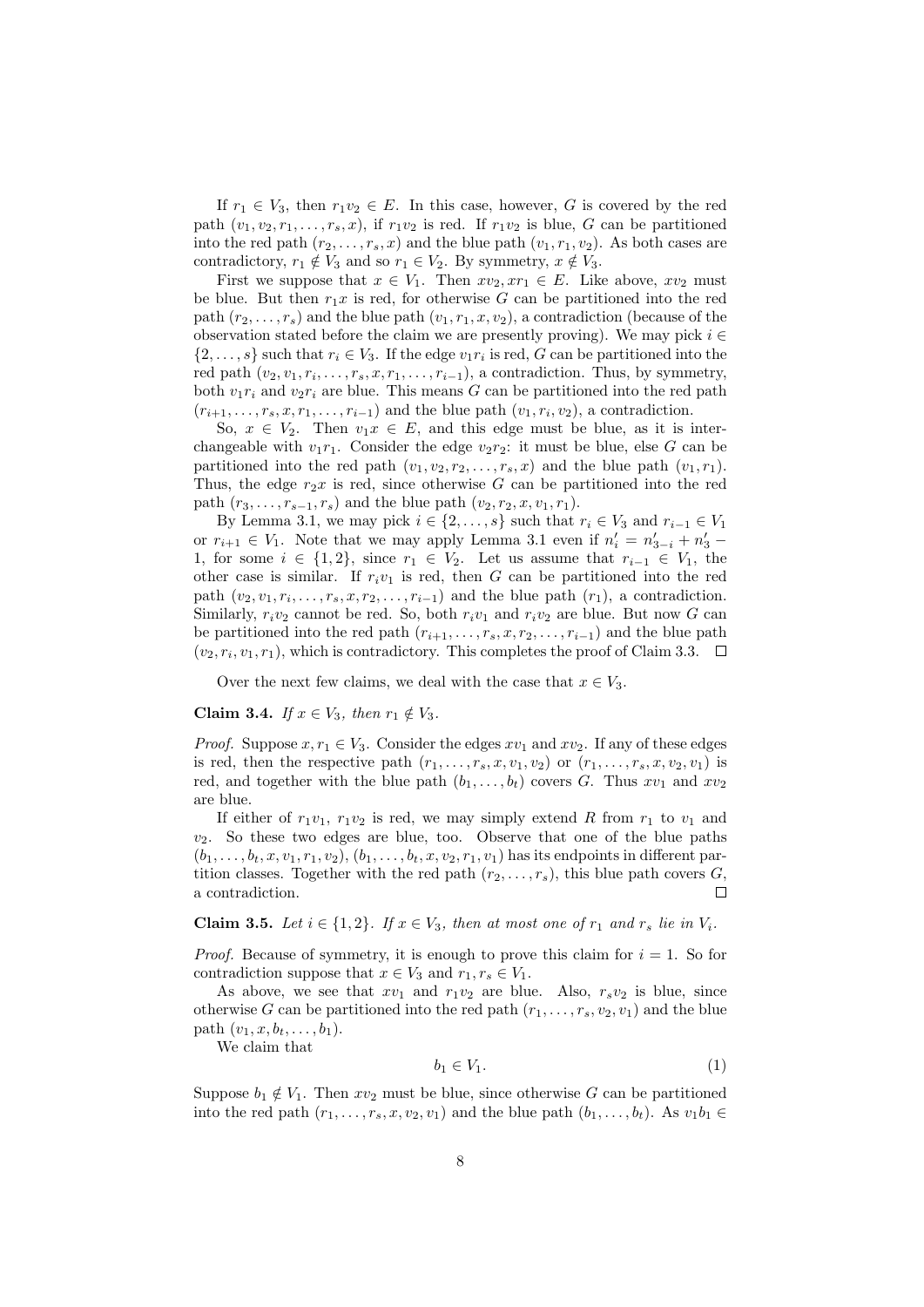$E$ , this edge must be red, for otherwise G can be partitioned into the red path  $(r_1, \ldots, r_s)$  and the blue path  $(v_2, x, b_t, \ldots, b_1, v_1)$ . Thus,  $r_1b_1$  is blue, else G can be partitioned into the red path  $(r_s, \ldots, r_1, b_1, v_1, v_2)$  and the blue path  $(v_2, x, b_t, \ldots, b_2)$ . Hence, G can be partitioned into the red path  $(r_2, \ldots, r_s)$  and the blue path  $(v_1, x, b_t, \ldots, b_1, r_1, v_2)$ , a contradiction. This proves (1).

Hence, the edge  $b_1v_2$  exists, and

$$
b_1 v_2 \text{ is red},\tag{2}
$$

since otherwise G can be partitioned into the red path  $(r_1, \ldots, r_s)$  and the blue path  $(v_1, x, b_t, \ldots, b_1, v_2)$ . If  $t = 1$ ,  $xb_1$  is blue by definition. If  $t \geq 2$  and  $xb_1$ is red, G can be partitioned into the red path  $(r_1, \ldots, r_s, x, b_1, v_2, v_1)$  and the blue path  $(b_2, \ldots, b_t)$  (note that by (1) we know that  $b_2 \notin V_1$ ). Thus,

$$
xb_1 \t{is blue.} \t(3)
$$

We now show that

$$
b_t \in V_1. \tag{4}
$$

Indeed, suppose otherwise. Then the edge  $b_t r_1$  exists. If  $b_t r_1$  is blue, then G can be partitioned into the red path  $(r_2, \ldots, r_s)$  and the blue path  $(v_1, x, b_1, \ldots, b_t,$  $r_1, v_2$ ). This is contradictory since  $v_1 \in V_1$  and  $v_2 \in V_2$ .

So  $b_t r_1$  is red. Since  $x b_t \in E$ , we have  $b_t \in V_2$ . Thus,  $v_1 b_t \in E$ , and this edge must be blue: otherwise  $G$  can be partitioned into the red path  $(x, r<sub>s</sub>, \ldots, r<sub>1</sub>, b<sub>t</sub>, v<sub>1</sub>, v<sub>2</sub>)$  and the by (3) blue path  $(x, b<sub>1</sub>, \ldots, b<sub>t</sub>)$ . Moreover,  $xv<sub>2</sub>$ must be blue, else G can be partitioned into the red path  $(r_1, \ldots, r_s, x, v_2, v_1)$ and the blue path  $(v_1, b_t, \ldots, b_1)$ . But this means G can be partitioned into the red path  $(r_1, \ldots, r_s)$  and the blue path  $(v_2, x, v_1, b_t, \ldots, b_1)$ , a contradiction. This proves (4).

By (4), the edge  $b_t v_2$  exists. However, this edge cannot be blue, as then G can be partitioned into the red path  $(r_s, \ldots, r_1)$  and the blue path  $(r_s, v_2, b_t, \ldots, b_1,$  $x, v_1$ ). So,  $b_t v_2$  is red.

We next show that

$$
xr_1 \text{ is red.} \tag{5}
$$

For contradiction, suppose that  $xr_1$  is blue. Then, in particular,  $s \geq 2$ , since  $xr_s$  is red. The edge  $r_2v_1$  must be blue, as otherwise G can be partitioned into the red path  $(v_2, v_1, r_2, \ldots, r_s)$  and the blue path  $(v_2, r_1, x, b_t, \ldots, b_1)$ . Moreover,  $b_t r_2$  is blue, as follows. Suppose  $b_t r_2$  is red. If  $t = 1$ , G can be partitioned into the red path  $(v_1, v_2, b_t, r_2, \ldots, r_s, x)$  and the blue path  $(r_1, x)$ . Otherwise,  $b_{t-1}$ exists and does not belong to  $V_1$ . Thus,  $G$  can be partitioned into the red path  $(v_1, v_2, b_t, r_2, \ldots, r_s)$  and the blue path  $(r_1, x, b_1, \ldots, b_{t-1})$ . As both are contradictory, we see that  $b_t r_2$  is blue. But now the red path  $(r_3, \ldots, r_s)$  and the blue path  $(r_s, v_2, r_1, x, v_1, r_2, b_t, \ldots, b_1)$  partition G, a contradiction. This proves (5).

We now apply Lemma 3.1 to  $H$ , to see that there is an edge uv in  $R$  or B with  $u \in V_3$  and  $v \in V_2$ . Note that we may apply Lemma 3.1 even if  $n'_{i} = n'_{3-i} + n'_{3} - 1$ , for some  $i \in \{1, 2\}$ , since  $r_1 \in V_1$  by assumption. Since  $r_s, b_t \in V_1$ , we know that  $v \notin \{r_s, b_t\}$ , and thus  $u \neq x$ .

We claim that

$$
u, v \in V(B). \tag{6}
$$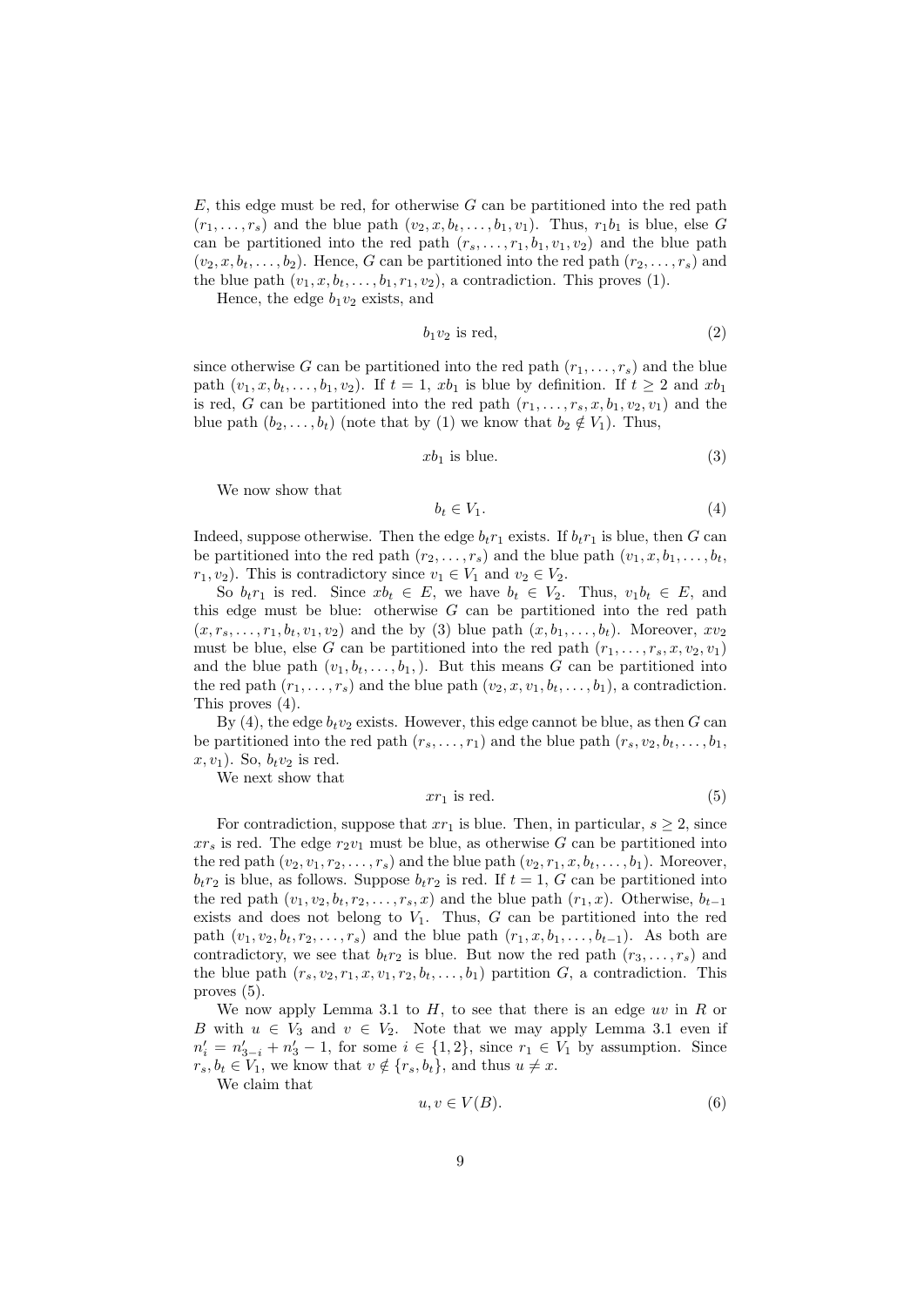Indeed, suppose  $u, v \in V(R)$ . We assume v lies between u and x on R, say  $u = r_i$ and  $v = r_{i+1}$ , the other case is similar. It must be that  $r_i v_2$  is blue, since otherwise G can be partitioned into the red path  $(v_1, v_2, r_i, r_{i-1}, \ldots, r_1, x, r_s, \ldots, r_{i+1})$ and the blue path  $(b_1, \ldots, b_t)$ . Similarly, the edges  $r_i v_1$  and  $r_{i+1} v_1$  are blue.

Since  $r_{i+1} \in V_2$  and  $b_1 \in V_1$ ,  $r_{i+1}b_1 \in E$ . If  $r_{i+1}b_1$  is red, then G can be partitioned into the red path  $(v_1, v_2, b_1, r_{i+1}, \ldots, r_s, x, r_1, \ldots, r_i)$  and the blue path  $(b_2, \ldots, b_t)$  (recall that  $b_1v_2$  is red by (2)). However, if  $r_{i+1}b_1$  is blue, then G can be partitioned into the red path  $(r_{i+2}, \ldots, r_s, x, r_1, \ldots, r_{i-1})$  and the blue path  $(v_2, r_i, v_1, r_{i+1}, b_1, \ldots, b_t)$ . This proves (6).

Say v lies between u and x on B, say  $u = b_i$  and  $v = b_{i-1}$ , the other case is similar. We now show that

$$
r_1 b_i \text{ is blue.} \tag{7}
$$

Indeed, suppose that the edge  $r_1b_i$  is red. Thus  $b_i v_1$  must be blue: otherwise, G can be partitioned into the red path  $(v_2, v_1, b_i, r_1, \ldots, r_s)$  and the blue path  $(b_{i-1}, \ldots, b_1, x, b_t, \ldots, b_{i+1})$ . Similarly,  $b_i v_2$  must be blue. Hence  $b_{i-1}v_1$  must be red, as otherwise G can be partitioned into the red path  $(r_1, \ldots, r_s)$  and the blue path  $(v_2, b_i, v_1, b_{i-1}, \ldots, b_1, x, b_t, \ldots, b_{i+1})$ . Supposing  $b_{i-1}r_1$  is red, G can be partitioned into the red path  $(v_2, v_1, b_{i-1}, r_1, \ldots, r_s)$  and the blue path  $(b_i, \ldots, b_t, x, b_1, \ldots, b_{i-2})$ . Thus, the edge  $b_{i-1}r_1$  is blue, and so G can be partitioned into the red path  $(r_2, \ldots, r_s)$  and the blue path  $(v_1, b_i, v_2, r_1, b_{i-1}, \ldots, b_1,$  $x, b_t, \ldots, b_{i+1}$ ). This proves (7).

Now we see that  $v_1b_{i-1}$  must be red: otherwise, G can be partitioned into the red path  $(r_2, ..., r_s)$  and the blue path  $(v_2, r_1, b_i, ..., b_t, x, b_1, ..., b_{i-1}, v_1)$ . Also, the edge  $r_1b_{i-1}$  is blue, as otherwise we can cover G with the red path  $(v_2, v_1, b_{i-1}, r_1, \ldots, r_s)$  and the blue path  $(b_i, \ldots, b_t, x, b_1, \ldots, b_{i-2})$ . Therefore,  $b_i v_1$  is red, as otherwise G can be partitioned into the red path  $(r_2, \ldots, r_s)$ together with the blue path  $(v_2, r_1, b_{i-1}, \ldots, b_1, x, b_t, \ldots, b_i, v_1)$ .

This implies that  $r_s b_{i-1}$  is red, else G could be covered by the red path  $(r_2, \ldots, r_{s-1})$  and the blue path  $(v_1, x, b_t, \ldots, b_i, r_1, v_2, r_s, b_{i-1}, \ldots, b_1)$ . But then we can cover G with the red path  $(v_1, b_{i-1}, r_s, \ldots, r_2)$  and the blue path  $(b_{i-2},\ldots,b_1,x,b_t,\ldots,b_i,r_1,v_2)$  (here we use (3) and (7)), giving the final contradiction. Г

Claim 3.6. Let  $i \in \{1,2\}$ . If  $x \in V_3$ , then at most one of  $r_1 \in V_i$  and  $r_s \in V_{3-i}$ hold.

*Proof.* For symmetry, we only need to treat the case  $i = 1$ . So suppose  $r_1 \in V_1$ and  $r_s \in V_2$ . As before one can easily see that the edges  $v_2r_1$  and  $v_1x$  must be blue. Moreover,

$$
r_s v_1 \text{ is blue},\tag{8}
$$

since otherwise G can be partitioned into the red path  $(r_1, \ldots, r_s, v_1, v_2)$  and the blue path  $(b_1, \ldots, b_t, x)$ . Thus,

$$
r_1 r_s \text{ is red},\tag{9}
$$

since otherwise G can be partitioned into the red path  $(r_2, \ldots, r_{s-1})$  and the blue path  $(v_2, r_1, r_s, v_1, x, b_t, \ldots, b_1)$ .

Let us show that

$$
b_1 \in V_1. \tag{10}
$$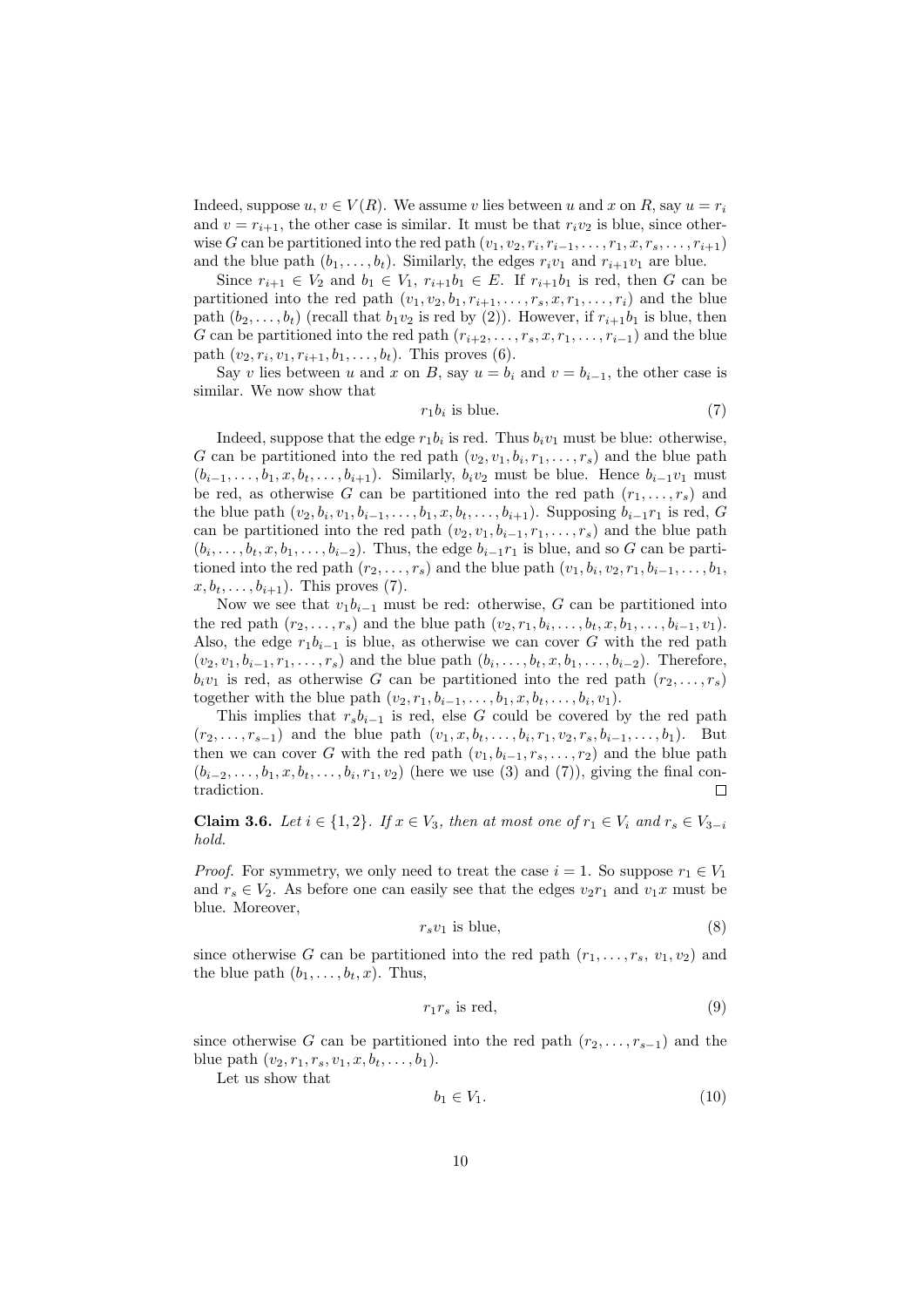Suppose otherwise. Then  $r_1b_1 \in E$ , and this edge must be red: if it was blue, G could be covered by the red path  $(r_2, \ldots, r_s)$  together with the blue path  $(r_s, v_1, x, b_t, \ldots, b_1, r_1, v_2)$ . Moreover,  $v_1b_1 \in E$ , and this edge must be blue, since otherwise G can be partitioned into the red path  $(x, r_s, \ldots, r_1, b_1, v_1, v_2)$ and the blue path  $(x, b_t, \ldots, b_2)$ . Also,  $xv_2$  is blue, else G can be partitioned into the red path  $(r_1, \ldots, r_s, x, v_2, v_1)$  and the blue path  $(b_1, \ldots, b_t)$ . Now, however, G can be partitioned into the red path  $(r_1, \ldots, r_s)$  and the blue path  $(v_2, x, b_t, \ldots, b_1, v_1)$ , a contradiction. This proves (10).

By (10), we know that  $v_2b_1 \in E$ , and this edge must be red, as otherwise G can be partitioned into the red path  $(r_1, \ldots, r_s)$  and the blue path  $(r_s, v_1, x, b_t, \ldots, b_1, v_2)$  (recall that  $r_s v_1$  is blue by (8)). Thus,  $r_s b_1$  is blue, else G can be partitioned into the red path  $(r_1, \ldots, r_s, b_1, v_2, v_1)$  and the blue path  $(v_1, x, b_t, \ldots, b_1).$ 

Let *j* ∈ {1, 2} such that  $n_j \ge n_{2-j}$ . Hence  $n_j \le n_{2-j} + n_3 - 2$ , so  $n_3 \ge 2$ . Thus, there is a vertex  $y \in V_3 \setminus \{x\}$ . We show that

$$
y \in V(B). \tag{11}
$$

Suppose otherwise, say  $y = r_i$ . Then,  $r_i v_2$  is blue, as else G can be partitioned into the red path  $(v_1, v_2, r_i, \ldots, r_2, r_1, r_s, \ldots, r_{i+1})$  (recall that  $r_1r_s$  is red by (9)) and the blue path  $(b_1, \ldots, b_t, x)$ . Similarly,  $r_i v_1$  is blue. But now G can be partitioned into the red path  $(r_{i-1}, \ldots, r_1, r_s, \ldots, r_{i+1})$  and the blue path  $(v_2, r_i, v_1, x, b_t, \ldots, b_1)$ . This proves (11).

So say  $y = b_i$ . Thus,  $v_2b_i$  is red, otherwise G can be partitioned into the red path  $(r_1, \ldots, r_{s-1})$  and the blue path  $(v_2, b_i, \ldots, b_t, x, v_1, r_s, b_1, \ldots, b_{i-1})$ . The edge  $r_1b_i$  is red, too, else G can be partitioned into the red path  $(r_2, \ldots, r_{s-1})$ and the blue path  $(v_2, r_1, b_i, \ldots, b_t, x, v_1, r_s, b_1, \ldots, b_{i-1})$ . (For this, note that  $r_{s-1} \notin V_2$ .) But now G can be partitioned into the red path  $(v_2, b_i, r_1, \ldots, r_{s-1})$ and the blue path  $(b_{i+1}, \ldots, b_t, x, v_1, r_s, b_1, \ldots, b_{i-1})$ , a contradiction. This finishes the proof of the claim. Г

Putting Claims 3.4, 3.5 and 3.6 together, and noting that if  $x \in V_3$ , then  $r_s \notin V_3$ , we obtain the following assertion.

#### Claim 3.7.  $x \notin V_3$ .

We now turn to the case that  $x \notin V_3$ . We first show an auxiliary claim.

Claim 3.8. Let  $i \in \{1,2\}$ . If  $x \in V_i$  then the edges  $xv_{3-i}$ ,  $r_sv_i$  are blue, and  $r_1 \notin V_3$ . Furthermore, if  $r_1 \in V_j$  for some  $j \in \{1,2\}$ , then  $r_1v_{3-j}$  is blue.

*Proof.* For symmetry, it is enough to show this claim for  $i = 1$ . So, assume  $x \in V_1$ . Then, the edge  $xv_2$  is present in G. If  $xv_2$  is red, then the red path  $(v_1, v_2, x, r_s, \ldots, r_1)$  and the blue path  $(b_1, \ldots, b_t)$  together cover G. So we know that  $xv_2$  is blue.

The edge  $r_s v_1$  is present in G as  $r_s \notin V_1$ . If this edge is red, G can be partitioned into the red path  $(r_1, \ldots, r_s, v_1, v_2)$  and the blue path  $(x, b_1, \ldots, b_t)$ , a contradiction. Thus,  $r_s v_1$  is blue.

Similarly, neither of the edges  $r_1v_1$  and  $r_1v_2$ , if present, can be red. On the other hand, at most one of  $r_1v_1$  and  $r_1v_2$  can be present and blue, else G can be partitioned into the red path  $(r_2, \ldots, r_s)$  and the blue path  $(v_1, r_1, v_2, x, b_t, \ldots, b_1)$ . Thus, either  $r_1v_1$  or  $r_1v_2$  is absent from G, which implies that  $r_1 \notin V_3$ . This proves the claim. Г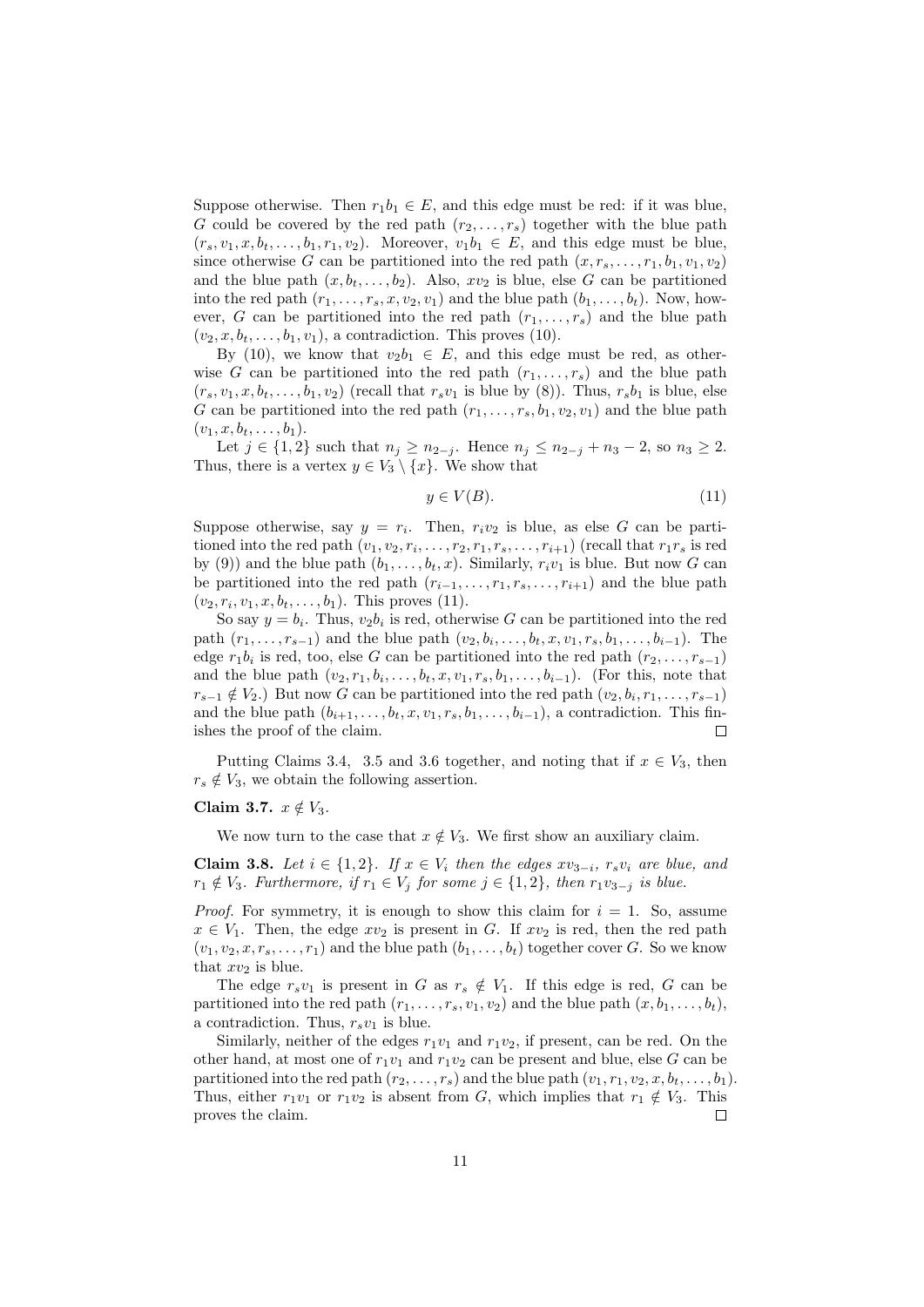Claim 3.9. Let  $i \in \{1,2\}$ . If  $x \in V_i$  then  $r_1 \notin V_{3-i}$ .

*Proof.* For symmetry, it is enough to show this claim for  $i = 1$ . So, for contradiction, assume  $x \in V_1$  and  $r_1 \in V_2$ . By Claim 3.8, the edges  $xv_2, r_sv_1$  and  $r_1v_1$ are blue.

We show first that

$$
b_1 \notin V_1. \tag{12}
$$

Suppose otherwise. Then clearly  $r_1b_1$  is red, since otherwise G can be partitioned into the red path  $(r_2, \ldots, r_s)$  and the blue path  $(v_1, r_1, b_1, \ldots, b_t, x, v_2)$ . Thus the edge  $v_2b_1$  is blue, otherwise G can be partitioned into the red path  $(v_1, v_2, b_1, r_1, \ldots, r_s)$  and the blue path  $(x, b_t, \ldots, b_2)$ . A similar argument shows that  $r_1x$  is red. Moreover,  $r_s b_1$  is red, for otherwise G can be partitioned into the red path  $(r_2, \ldots, r_{s-1})$  and the blue path  $(r_1, v_1, r_s, b_1, \ldots, b_t, x, v_2)$ . Also, the edge  $b_t v_1$  is red, as otherwise G can be partitioned into the red path  $(r_2, \ldots, r_{s-1})$  and the blue path  $(r_1, v_1, b_t, \ldots, b_1, v_2, x)$ . Hence,  $b_1b_t$  is blue, else G can be partitioned into the red path  $(v_2, v_1, b_t, b_1, r_1, \ldots, r_s, x)$  and the blue path  $(b_2, \ldots, b_{t-1})$ .

Let  $y \in V_3$ . First suppose that  $y = r_i$  for some  $1 \leq i \leq s$ . Thus both  $v_1r_i$ and  $v_2r_i$  are blue: if  $v_1r_i$  is red, say, G can be partitioned into the red path  $(v_2, v_1, r_i, \ldots, r_1, x, r_s, \ldots, r_{i-1})$  and the blue path  $(b_1, \ldots, b_t)$ , a contradiction. (Note that  $b_1 \in V_1$  and  $b_t \notin V_1$ .) But this means G can be partitioned into the red path  $(r_{i+1},...,r_s,x,r_1,...,r_{i-1})$  and the blue path  $(v_1,r_i,v_2,b_1,...,b_t)$ .

Thus  $y = b_i$  for some  $1 \leq i \leq t$ . Hence,  $v_1 b_i$  is red, as otherwise G can be partitioned into the red path  $(r_2, \ldots, r_s)$  and the blue path  $(r_1, v_1, b_i, \ldots, b_1,$  $v_2, x, b_t, \ldots, b_{i+1}$ . So, the edge  $r_1b_i$  must be blue, for otherwise G can be partitioned into the red path  $(v_1, b_i, r_1, \ldots, r_s)$  and the blue path  $(b_{i+1}, \ldots, b_t, x, v_2,$  $b_1, \ldots, b_{i-1}$ ). Consequently, G can be partitioned into the red path  $(r_2, \ldots, r_s)$ and the blue path  $(v_1, r_1, b_i, b_{i+1}, \ldots, b_t, x, v_2, b_1, \ldots, b_{i-1})$ . This finishes the proof of (12).

Next, we show that

$$
b_1 \notin V_3. \tag{13}
$$

Suppose otherwise. Then  $r_1b_1 \in E$  and this edge must be red, since otherwise G can be partitioned into the red path  $(r_2, \ldots, r_s)$  and the blue path  $(v_1, r_1, b_1, \ldots, b_t, x, v_2)$ . In the case that  $v_1b_1$  is red, G can be partitioned into the red path  $(v_2, v_1, b_1, r_1, \ldots, r_s)$  and the blue path  $(x, b_t, \ldots, b_1)$ . So  $v_1b_1$  is blue, thus G can be partitioned into the red path  $(r_1, \ldots, r_s)$  and the blue path  $(v_2, x, b_t, \ldots, b_1, v_1)$ . This finishes the proof of (13).

Putting (12) and (13) together, we see that

$$
b_1 \in V_2.
$$

Then  $b_1v_1$  must be red, as otherwise G can be partitioned into the red path  $(r_1, \ldots, r_s)$  and the blue path  $(v_2, x, b_t, \ldots, b_1, v_1)$ . Hence  $xb_1$  is blue, since otherwise G can be partitioned into the red path  $(r_1, \ldots, r_s, x, b_1, v_1, v_2)$  and the blue path  $(b_2, \ldots, b_t)$ . Moreover,  $b_t v_1$  is red, otherwise G can be partitioned into the red path  $(r_1, \ldots, r_s)$  and the blue path  $(v_2, x, b_1, \ldots, b_t, v_1)$ .

We claim that

$$
r_s, b_t \in V_2. \tag{14}
$$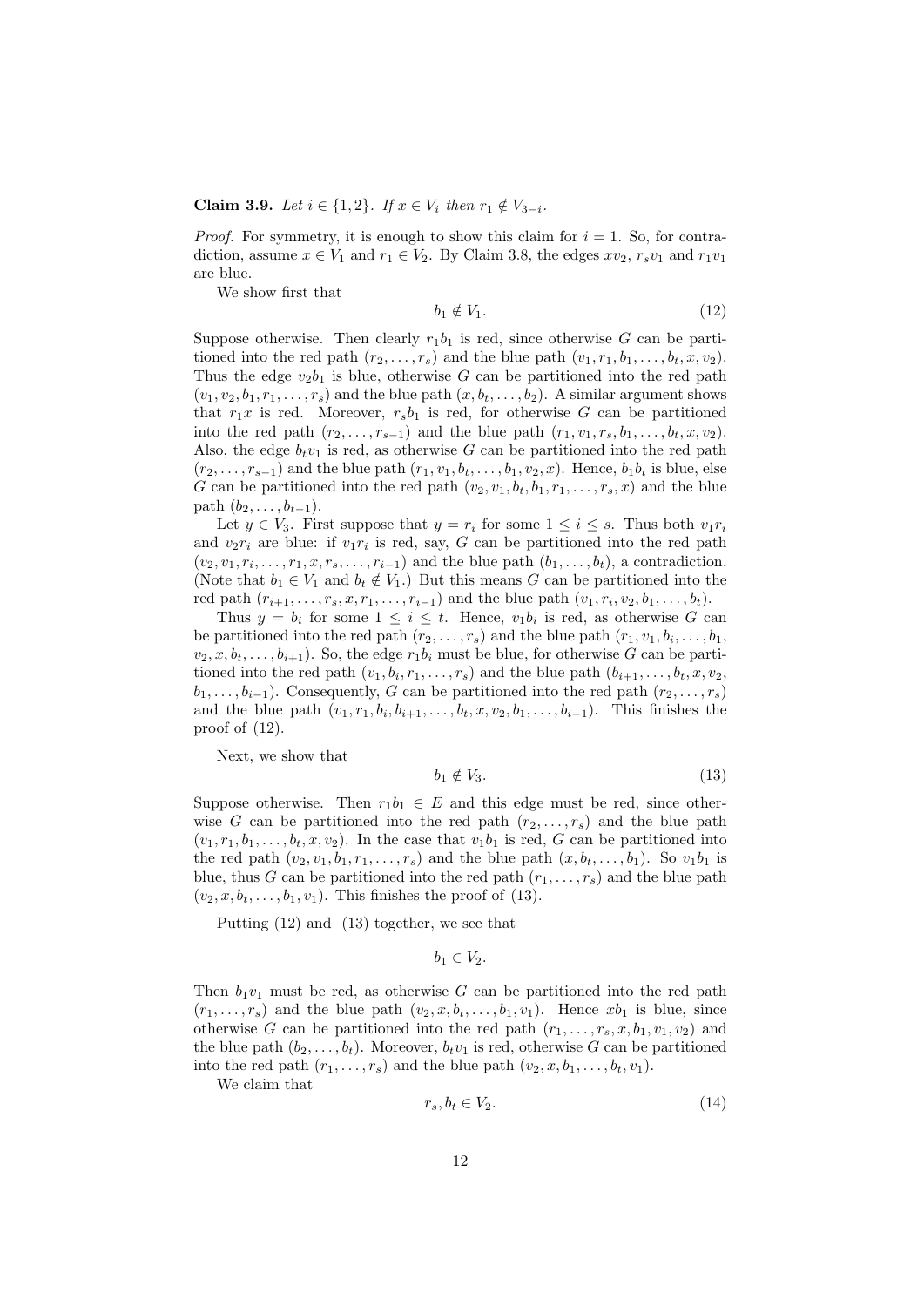For this, first assume the edge  $r_s b_t$  does exist. If  $r_s b_t$  is red, G can be partitioned into the red path  $(r_1, \ldots, r_s, b_t, v_1, v_2)$  and the blue path  $(x, b_1, \ldots, b_t)$ . If  $r_s b_t$  is blue, however, G can be partitioned into the red path  $(r_1, \ldots, r_{s-1})$ and the blue path  $(v_1, r_s, b_t, \ldots, b_1, x, v_2)$ . This shows that  $r_s b_t$  does not exist. Since  $x \in V_1$ , we get that  $r_s, b_t \in V_i$  for some  $i \in \{2, 3\}.$ 

Now, if  $r_s, b_t \in V_3$ , then  $r_s v_2 \in E$ . If  $r_s v_2$  is red, G can be partitioned into the red path  $(r_1, \ldots, r_s, v_2, v_1)$  and the blue path  $(x, b_t, \ldots, b_1)$ . But if  $r_s v_2$  is blue, G can be partitioned into the red path  $(r_1, \ldots, r_{s-1})$  and the blue path  $(v_1, r_s, v_2, x, b_t, \ldots, b_1)$ . This proves (14).

Since  $r_1 \in V_2$ , we have that  $r_2b_t \in E$ . We show that

$$
r_2b_t \text{ is blue.} \tag{15}
$$

Suppose otherwise. Then also  $r_1b_{t-1}$  is red, as else G can be partitioned into the red path  $(v_2, v_1, b_t, r_2, \ldots, r_s, x)$  and the blue path  $(b_1, \ldots, b_{t-1}, r_1)$ . Hence, the edge  $v_2b_{t-1}$  is blue, for otherwise G can be partitioned into the red path  $(b_t, v_1, v_2, b_{t-1}, r_1, \ldots, r_s, x)$  and the blue path  $(b_1, \ldots, b_{t-2})$ . So,  $r_s b_{t-1}$  is blue, else G can be partitioned into the red path  $(v_2, v_1, b_t, r_2, \ldots, r_s, b_{t-1}, r_1)$  and the blue path  $(x, b_1, \ldots, b_{t-2})$ . Now, however, G can be partitioned into the red path  $(b_t, r_2, \ldots, r_{s-1})$  and the blue path  $(r_1, v_1, r_s, b_{t-1}, v_2, x, b_1, \ldots, b_{t-2})$ . This proves (15).

Observe that

$$
r_2r_s \text{ is red},\tag{16}
$$

for otherwise G can be partitioned into the red path  $(r_{s-1}, \ldots, r_3)$  and the blue path  $(r_1, v_1, r_s, r_2, b_t, \ldots, b_1, x, v_2)$ .

We now apply Lemma 3.1 to  $H$ , to see that there is an edge uv on  $R$  or on B with  $u \in V_3$  and  $v \in V_1$ . We may apply Lemma 3.1 even if  $n'_i = n'_{3-i} + n'_3 - 1$ , for some  $i \in \{1,2\}$ , since  $r_1 \in V_2$ .

We claim that

$$
u \in V(B). \tag{17}
$$

Suppose otherwise, i.e. assume  $u = r_i$  for some  $2 \leq i \leq t$ . We discuss the case  $v = r_{i+1}$  only, the other case is similar. Observe that not both  $v_1r_i$  and  $v_2r_i$  can be blue, for otherwise the red path  $(r_{i-1}, \ldots, r_2, r_s, \ldots, r_{i+1})$  and the blue path  $(r_1, v_1, r_i, v_2, x, b_t, \ldots, b_1)$  cover G. Say  $v_1r_i$  is red, the other case can be resolved similarly. If  $r_1x$  is blue, then we can cover G with the red path  $(v_2, v_1, r_i, \ldots, r_1, r_s, r_{s-1}, \ldots, r_{i+1})$  and the blue path  $(r_1, x, b_t, \ldots, b_1)$ . Thus, the edge  $r_1x$  is red, and therefore, G can be partitioned into the red path  $(v_2v_1, r_i, r_{i-1}, \ldots, r_1, x, r_s, \ldots, r_{i+1})$  and the blue path  $(b_1, \ldots, b_t)$ . This proves (17).

Say  $u = b_i$  for some  $2 \le i \le t$ . We assume  $v = b_{i-1}$ , as the other case is similar. If  $v_1b_i$  is blue,  $v_2r_2$  must be red: otherwise, G can be partitioned into the red path  $(r_3, \ldots, r_s)$  and the blue path  $(r_1, v_1, b_i, \ldots, b_t, r_2, v_2, x, b_1, \ldots, b_{i-1})$ . But then G can be partitioned into the red path  $(v_2, r_2, \ldots, r_s)$  and the blue path  $(r_1, v_1, b_i, \ldots, b_t, x, b_1, \ldots, b_{i-1}).$ 

Thus,  $v_1b_i$  must be red. Hence,  $r_1b_i$  is blue, for otherwise we can cover G with the red path  $(v_2, v_1, b_i, r_1, \ldots, r_s)$  and the blue path  $(b_{i+1}, \ldots, b_t, b_1, \ldots, b_{i-1})$ . So, the edge  $r_2v_2$  is blue, as otherwise G can be partitioned into the red path  $(v_1, v_2, r_2, \ldots, r_s)$  and the blue path  $(r_1, b_i, \ldots, b_t, x, b_1, \ldots, b_{i-1})$ . But then G can be partitioned into the red path  $(r_3, \ldots, r_{s-1})$  and the blue path  $(r_s, v_1, r_1, b_i, \ldots, b_t, r_2, v_2, x, b_1, \ldots, b_{i-1}),$  yielding the final contradiction.  $\Box$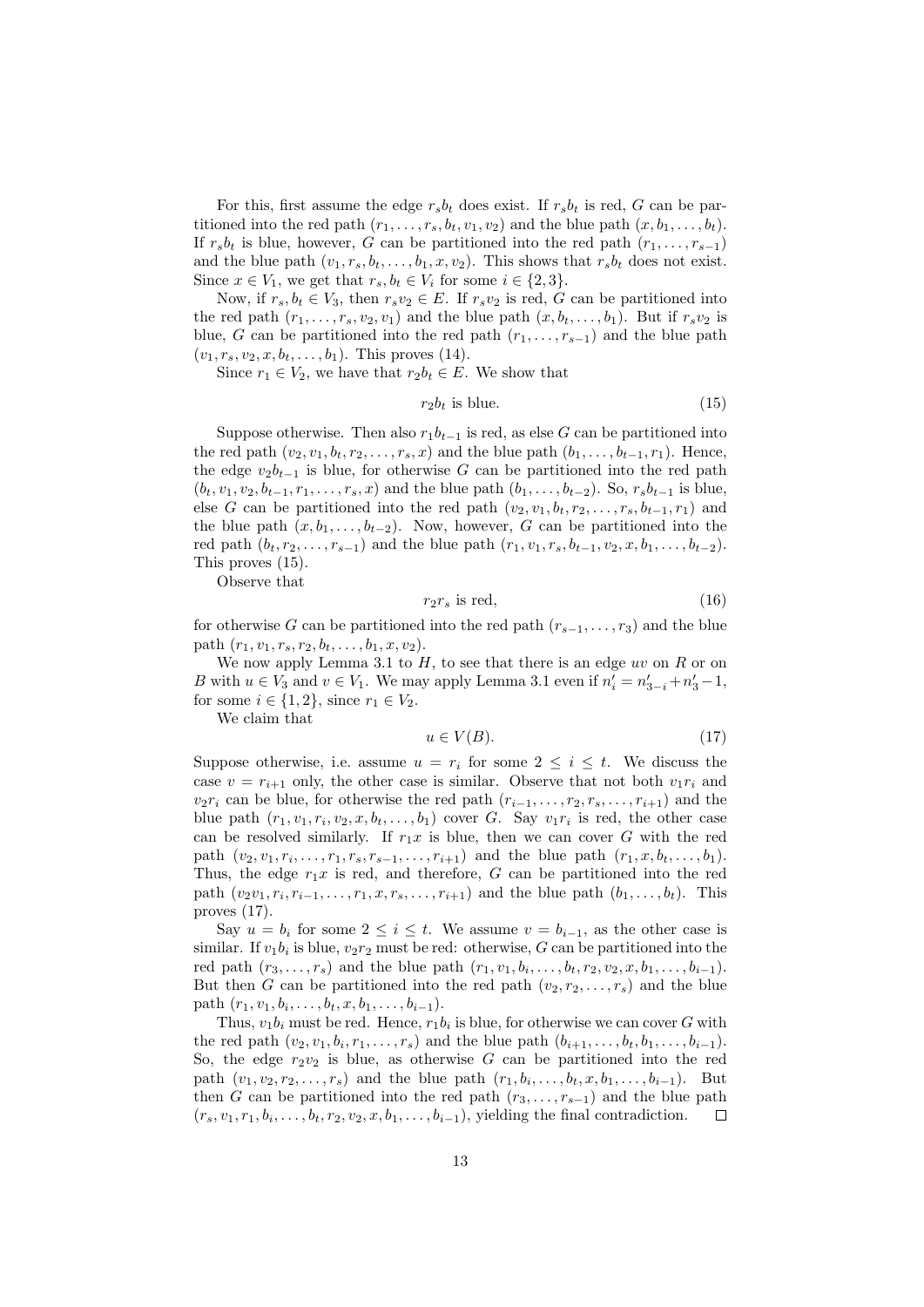#### Claim 3.10. Let  $i \in \{1, 2\}$ . If  $x \in V_i$  then  $r_1 \notin V_i$ .

*Proof.* Because of symmetry, we only show the claim for  $i = 1$ . So suppose  $x \in V_1$  and  $r_1 \in V_1$ . By Claim 3.8, the edges  $r_s v_1$ ,  $v_2 x$  and  $r_1 v_2$  are blue.

We first show that

$$
b_1 \notin V_1. \tag{18}
$$

Suppose otherwise. Then the edge  $r_s b_1$  is red, for otherwise G can be partitioned into the red path  $(r_2, \ldots, r_{s-1})$  and the blue path  $(v_1, r_s, b_1, \ldots, b_t, x, v_2,$  $r_1$ ). Thus, the edge  $b_1v_2$  is blue, else G can be partitioned into the red path  $(v_1, v_2, b_1, r_s, \ldots, r_1)$  and the blue path  $(b_2, \ldots, b_t, x)$ . Moreover,  $r_2v_1$  is blue, since otherwise G can be partitioned into the red path  $(v_1, r_2, \ldots, r_s)$ and the blue path  $(r_1, v_2, b_1, \ldots, b_t, x)$ . Hence,  $r_2b_1$  must be red, as otherwise G can be partitioned into the red path  $(r_{s-1}, \ldots, r_3)$  and the blue path  $(r_s, v_1, r_2, b_1, \ldots, b_t, x, v_2, r_1)$ . Thus,  $v_1b_2$  must be red, as otherwise G can be partitioned into the red path  $(r_{s-1}, \ldots, r_2, b_1)$  and the blue path  $(r_s, v_1, b_2, \ldots, b_t, c_t)$  $x, v_2, r_1$ ).

Applying Lemma 3.1 to  $H$ , we see that there is an edge uv in  $R$  or  $B$  with  $u \in V_3$  and  $v \in V_2$ . Note that we may apply Lemma 3.1 even if  $n'_i = n'_{3-i} + n'_3 - 1$ , for some  $i \in \{1, 2\}$ , since  $r_1 \in V_1$  by assumption.

First assume  $u \in V(R)$ , i.e.  $u = r_i$  for some  $2 \leq i \leq t$ . Say  $v = r_{i-1}$ , the other case is similar. If  $r_i v_1$  is red, then G can be partitioned into the red path  $(v_1, r_i, \ldots, r_2, b_1, r_s, \ldots, r_{i+1})$  and the blue path  $(r_1, v_2, x, b_t, \ldots, b_2)$ . Thus  $r_i v_1$ is blue and, similarly,  $r_{i-1}v_1$  is blue. Either  $r_i$  or  $r_{i-1}$  is adjacent to  $b_2$ , say  $r_ib_2 \in$ E (the other case is analogous). If  $r_i b_2$  is red, G can be partitioned into the red path  $(v_1, b_2, r_i, \ldots, r_s, b_1, r_2, \ldots, r_{i-1})$  and the blue path  $(r_1, v_2, x, b_t, \ldots, b_3)$ . Otherwise, G can be partitioned into the red path  $(r_{i-1}, \ldots, r_2, b_1, r_s, \ldots, r_{i+1})$ and the blue path  $(r_1, v_2, x, b_t, \ldots, b_2, r_i, v_1)$ . However, both is contradictory, and we may thus assume that  $u \in V(B)$ .

So,  $u = b_i$  for some  $2 \leq i \leq t$ . We discuss the case  $v = b_{i-1}$  only, as the case  $v = b_{i+1}$  can be treated similarly. Now, the edge  $b_i v_1$  is red, since otherwise G can be partitioned into the red path  $(r_1, \ldots, r_s)$  and the blue path  $(v_1, b_i, b_{i+1}, \ldots, b_t, x, v_2, b_1, \ldots, b_{i-1})$ . Similarly,  $b_{i-1}v_1$  is red. Clearly  $r_1b_i \in E$ , and this edge must be blue. Otherwise, G can be partitioned into the red path  $(v_1, b_i, r_1, \ldots, r_s)$  and the blue path  $(b_{i-1}, \ldots, b_1, v_2, x, b_t, \ldots, b_{i+1})$ . Similarly,  $r_1b_{i-1}$  is blue.

It is clear that  $r_2b_i \in E$  or  $r_2b_{i-1} \in E$ , say  $r_2b_i \in E$ . If the edge  $r_2b_i$ is blue, then we can cover G with the red path  $(r_3, \ldots, r_s)$  and the blue path  $(v_1, r_2, b_i, r_1, b_{i-1}, \ldots, b_1, v_2, x, b_t, \ldots, b_{i+1})$ . Otherwise, we can partition G into the red path  $(v_1, b_i, r_2, \ldots, r_s)$  and the blue path  $(r_1, b_{i-1}, \ldots, b_1, v_2, x, b_t, \ldots, b_{i+1})$ . This finishes the proof of (18).

Next, we show that

$$
b_1 \notin V_3. \tag{19}
$$

Suppose otherwise. Then  $v_1b_1 \in E$  and this edge must be red, otherwise G can be partitioned into the red path  $(r_1, \ldots, r_s)$  and the blue path  $(v_1, b_1, \ldots, b_t,$  $x, v<sub>2</sub>$ ).

Now assume  $r_s \in V_2$ . In that case, if  $r_s b_1$  is red, we cover G with the red path  $(v_2, v_1, b_1, r_s, \ldots, r_1)$  and the blue path  $(b_2, \ldots, b_t, x)$ . If  $r_s b_1$  is blue, we cover G with the red path  $(r_{s-1}, \ldots, r_1)$  and the blue path  $(v_1, r_s, b_1, b_2, \ldots, b_t, x, v_2)$ . Thus  $r_s \notin V_2$  and hence  $r_s \in V_3$ .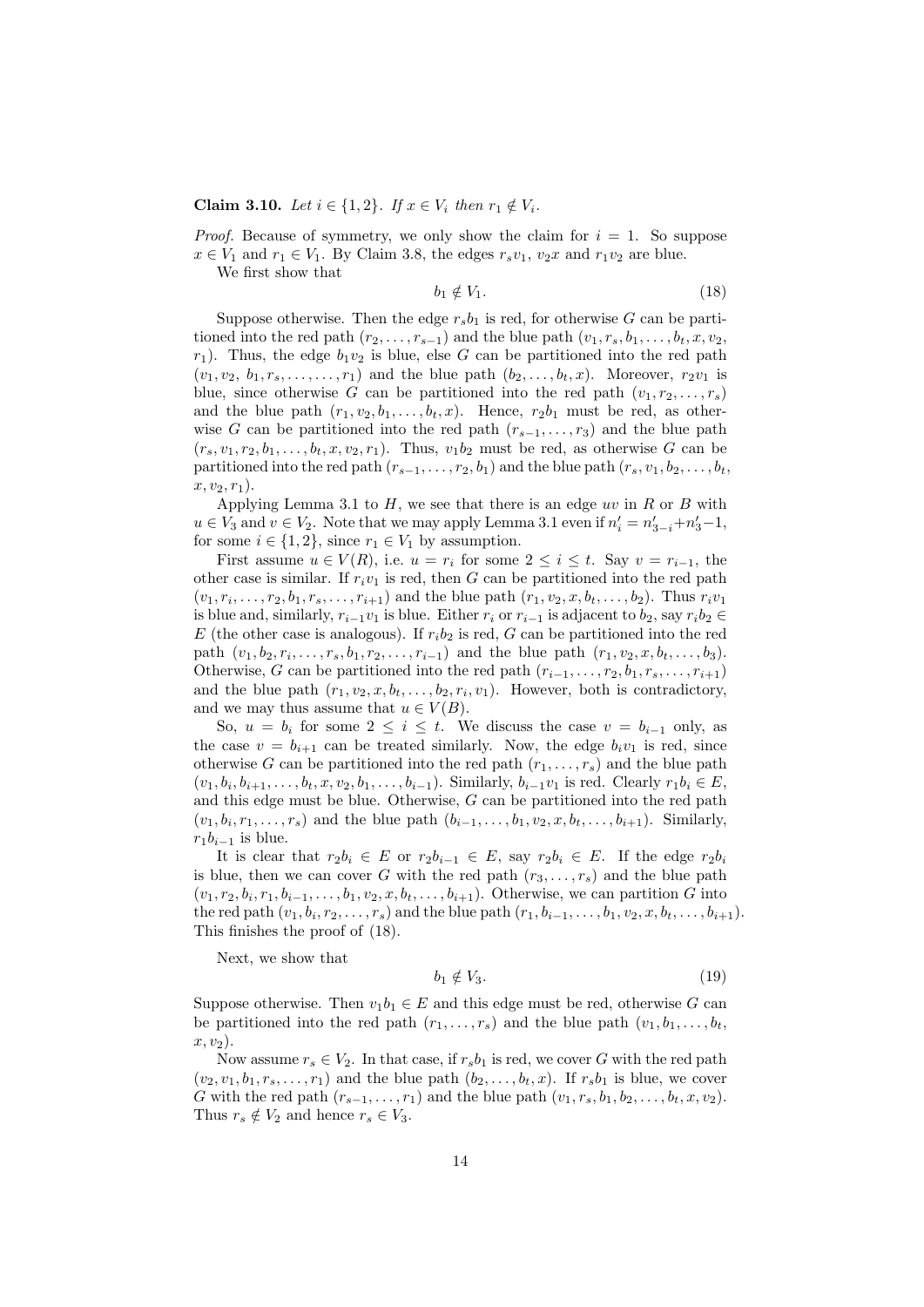But now, the edge  $r_s v_2$  cannot be red, because of the red path  $(r_1, \ldots, r_s, v_2,$  $v_1$ ) and the blue path  $(b_1 \ldots, b_t, x)$ . It also cannot be blue, because of the red path  $(r_1, \ldots, r_{s-1})$  and the blue path  $(b_1, \ldots, b_t, x, v_2, r_s, v_1)$ . This finishes the proof of (19).

By (18) and (19), we know that  $b_1 \in V_2$ . Thus  $b_1v_1 \in E$  and this edge must be red, as otherwise G can be partitioned into the red path  $(r_1, \ldots, r_s)$  and the blue path  $(v_1, b_1, \ldots, b_t, x, v_2)$ . So,  $b_1r_1$  is blue, for otherwise G can be partitioned into the red path  $(v_2, v_1, b_1, r_1, \ldots, r_s)$  and the blue path  $(x, b_t, \ldots, b_1)$ . Thus,  $b_t v_1$  is red, since otherwise G can be partitioned into the red path  $(r_2, \ldots, r_s)$  and the blue path  $(v_1, b_t, x, v_2, r_1, b_1, \ldots, b_{t-1})$ . This implies that the edge  $b_t r_1$  is blue, as otherwise G can be partitioned into the red path  $(v_2, v_1, b_t, r_1, \ldots, r_s, x)$  and the blue path  $(b_{t-1}, \ldots, b_1)$ . Moreover,  $r_1r_s$  is red, for otherwise G can be partitioned into the red path  $(r_2, \ldots, r_{s-1})$  and the blue path  $(v_1, r_s, r_1, v_2, x, b_t, \ldots, b_1)$ . Also,  $xb_1$  is blue, else G can be partitioned into the red path  $(v_2, v_1, b_1, x, r_s, \ldots, r_1)$  and the blue path  $(b_{t-1}, \ldots, b_2)$ .

Applying Lemma 3.1 to  $H$ , we see that there is an edge uv in  $R$  or  $B$  with  $u \in V_3$  and  $v \in V_1$ . Note that we may apply Lemma 3.1 even if  $n'_i = n'_{3-i} + n'_3 - 1$ , for some  $i \in \{1, 2\}$ , since we know that  $b_1 \in V_2$ .

First assume  $u \in V(R)$ , i.e.  $u = r_i$  for some  $2 \leq i \leq t$ . We may suppose that  $v = r_{i-1}$ , the other case is similar. Then  $r_i v_1$  is blue, for otherwise G can be partitioned into the red path  $(v_2, v_1, r_i, \ldots, r_s, r_1, \ldots, r_{i-1})$  and the blue path  $(x, b_t, \ldots, b_1)$ . Similarly,  $r_i v_2$  is blue. But then G can be partitioned into the red path  $(r_{i-1},...,r_1,r_s,...,r_{i+1})$  and the blue path  $(v_1,r_i,v_2,x,b_t,...,b_1)$ , a contradiction.

Therefore,  $u \in V(B)$ . Say  $u = b_i$  for some  $2 \leq i \leq t$ . Say  $v = b_{i-1}$ , the other case is similar. Thus,  $b_i v_1$  is red, for otherwise G can be partitioned into the red path  $(r_2, ..., r_s)$  and the blue path  $(v_1, b_i, ..., b_1, r_1, v_2, x, b_t, ..., b_{i+1})$ . Hence, the edge  $r_1b_i$  is blue, for otherwise G can be partitioned into the red path  $(v_2, v_1, b_i, r_1, \ldots, r_s)$  and the blue path  $(b_{i-1}, \ldots, b_1, x, b_t, \ldots, b_{i+1})$ .

If  $r_s \in V_3$ , then  $r_s v_2 \in E$ . But then  $r_s v_2$  must be blue, since otherwise G can be partitioned into the red path  $(r_1, \ldots, r_s, v_2, v_1)$  and the blue path  $(x, b_t, \ldots, b_1)$ . This implies that G can be partitioned into the red path  $(r_1, \ldots, r_{s-1})$  and the blue path  $(v_1, r_s, v_2, x, b_t, \ldots, b_1)$ . So,  $r_s \notin V_3$ , and hence  $r_s \in V_2$ . Thus, the edge  $r_s b_i$  exists and it must be red, for otherwise G can be partitioned into the red path  $(r_2, \ldots, r_{s-1})$  and the blue path  $(v_1, r_s, b_i, \ldots, b_t, x, v_2, r_1, b_1, \ldots, b_{i-1}),$  where  $v_1 \in V_1$  and  $r_2 \notin V_1$ . Hence, G can be partitioned into the red path  $(v_2, v_1, b_i, r_s, \ldots, r_1)$  and the blue path  $(b_{i+1}, \ldots, b_t, x, b_1, \ldots, b_{i-1})$ , a contradiction.  $\Box$ 

Putting Claims 3.7, 3.9 and 3.10 together, we arrive at the final contradiction and thus complete the proof of Lemma 2.2.

### 4 Connected matchings

Let  $G$  be a graph whose edges are coloured red or blue. A monochromatic matching of  $G$  is called *connected* if it is contained in a connected component of the subgraph induced by the edges of the corresponding colour.

The following lemma, Lemma 4.1, says that any fair complete multipartite graph with at least three partition classes can be covered with two connected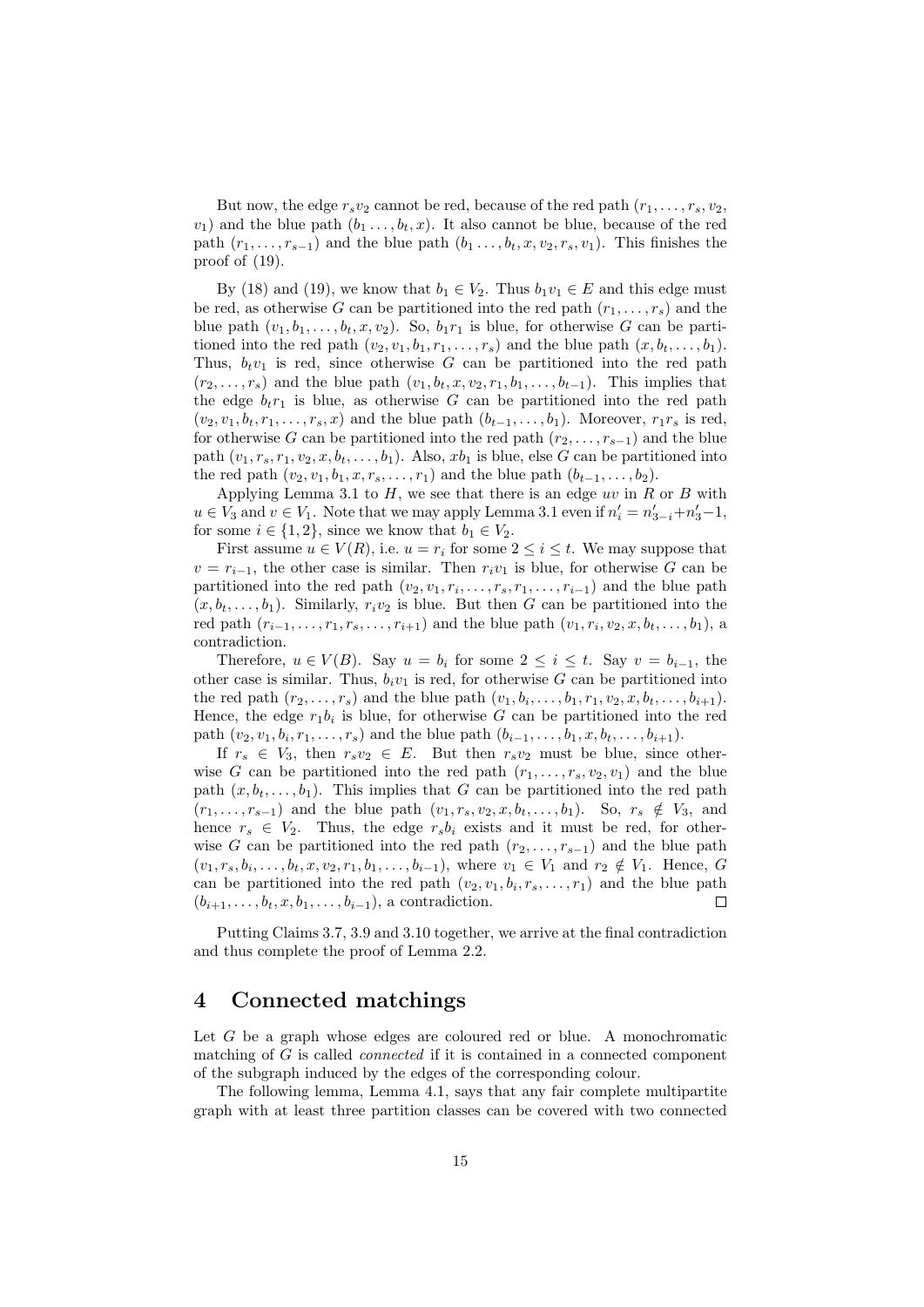matchings of distinct colours. This is a direct consequence of our Theorem 1.4, and thus there would be no reason to prove such a statement. But, as our aim is to apply the regularity method later, in order to pump up our paths/connected matchings to cycles that cover almost all vertices of the graph, we need a robust version of Lemma 4.1. (This version is given in Lemma 4.2 below.) It will be much easier to extend the proof of Lemma 4.1 for a robust version, than the one of Theorem 1.4. We prefer to give the proof of the exact version first, so that the idea becomes clear to the reader.

It will be convenient to formulate the two lemmas only for tripartite graphs. This is justified by Lemma 1.8.

**Lemma 4.1.** Let  $G$  be a fair complete tripartite graph on an even number of vertices. If the edges of G are coloured red or blue, then there are two vertexdisjoint connected matchings of distinct colours that together cover all vertices of G.

*Proof.* Say  $V_1$  and  $V_2$  are the largest two partition classes of G. Let  $v_1 \in V_1$ ,  $v_2 \in V_2$  and set  $G' = G - \{v_1, v_2\}$ . Note that  $G'$  is fair, and unless  $|V_2| = 1$ , we may apply induction to obtain two vertex-disjoint connected matchings of distinct colours that together cover all vertices of  $G'$ .

On the other hand, if  $|V_2| = 1$ , then  $|V_3| = 1$ , and thus by fairness,  $|V_1| = 2$ . In this case, any two disjoint edges  $e_1, e_2$  cover all the vertices of  $G'$ . Clearly, it is either possible to choose  $e_1, e_2$  of distinct colours, or in way that they give a monochromatic connected matching.

Resuming, in either case there are a red and a blue connected matching  $M_R$ ,  $M_B$  that cover all of  $V(G)$  except  $v_1, v_2$ . Let  $V_R$  be the vertex set of the connected red component of G containing  $M_R$ , and let  $V_B$  be the analogue for blue. If one of the matchings is empty we just choose the vertex set of any component for  $V_R$  or  $V_B$ .

Also,  $V_R$  and  $V_B$  meet. In order to see this, observe that it is always possible to choose distinct  $i, j \in \{1, 2, 3\}$  with  $V_R \cap V_i \neq \emptyset \neq V_B \cap V_j$ , say  $x \in V_R \cap V_i$ and  $y \in V_B \cap V_j$ . Now, the edge xy is either red or blue, which implies that  $V_R \cap V_B \neq \emptyset$ .

Assume  $v_1v_2$  is red (the other case is analogous). Suppose that G cannot be covered with two connected matchings as desired. Thus,  $\{v_1, v_2\} \cap V_R = \emptyset$ , since otherwise we could add  $v_1v_2$  to  $M_R$ . This means that

all edges going from 
$$
V_R
$$
 to  $\{v_1, v_2\}$  are blue. (20)

In particular, all edges going from  $V_R \cap V_B$  to  $\{v_1, v_2\}$  are blue. Hence, at least one of  $v_1, v_2$  is contained in  $V_B$ , say  $v_1 \in V_B$  (the other case is analogous), and moreover,

$$
\text{if } v_2 \notin V_B \text{ then } V_R \cap V_B \subseteq V_2. \tag{21}
$$

Now, as by (20), all edges from  $v_1$  to  $V_R$  are blue, we know that  $V_R \backslash V_1 \subseteq V_B$ . So,

$$
\text{if } v_2 \in V_B \text{ then } V_B \supseteq V_2 \cup V_3. \tag{22}
$$

Otherwise  $v_2 \notin V_B$ . We claim that

$$
\text{if } v_2 \notin V_B \text{ then } V_B \supseteq V_1 \cup V_3. \tag{23}
$$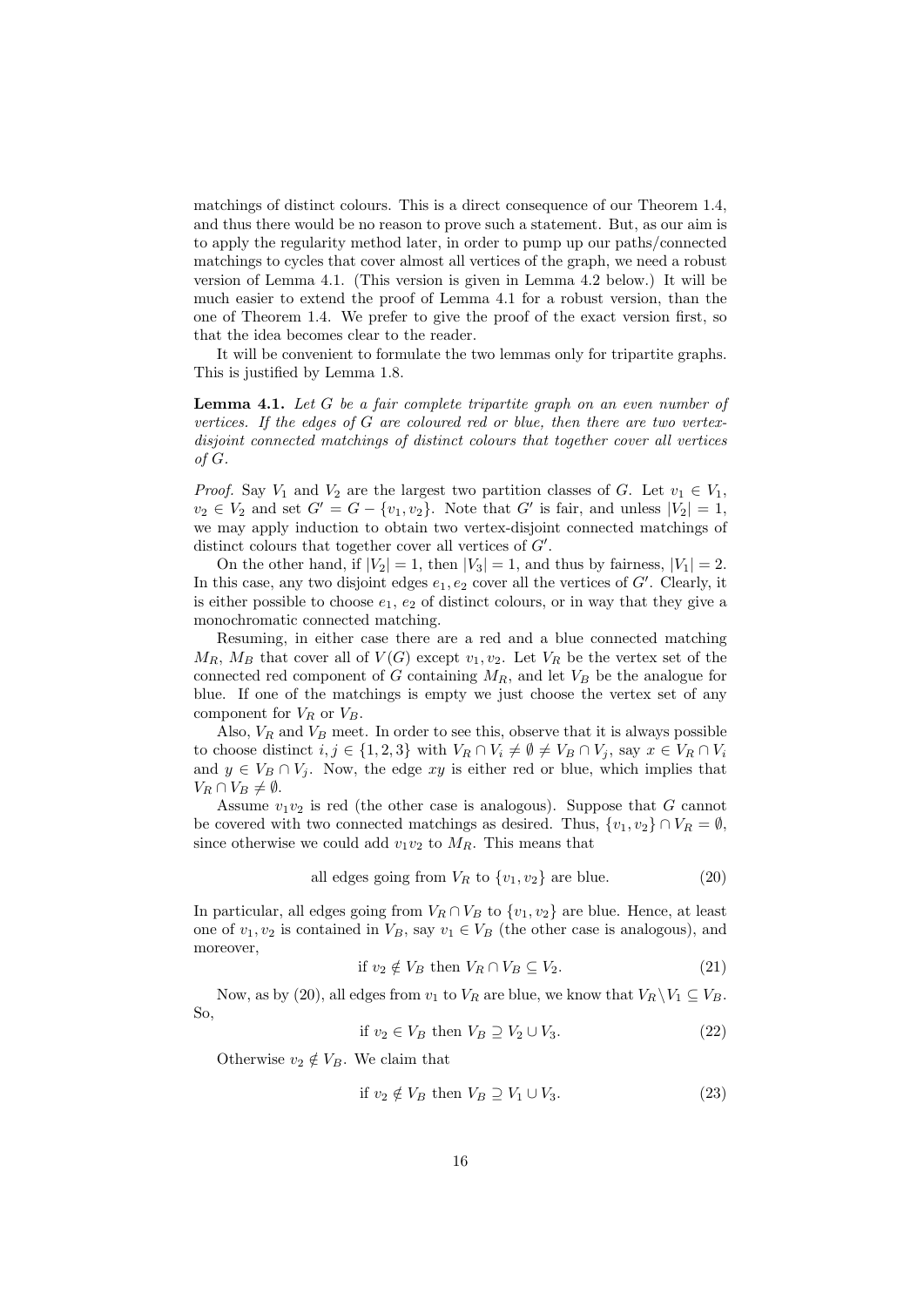Indeed, if this was not the case, then  $(V_1 \cap V_R) \setminus V_B \neq \emptyset$ . As  $V_3 \subseteq V_B$ , the edges from  $(V_1 \cap V_R) \setminus V_B$  to  $V_3$  have to be red. But then  $V_3 \subseteq V_R \cap V_B$ , a contradiction to (21).

So, either by  $(22)$  or by  $(23)$ , we find that  $V_B$  covers all but at most one partition class. Let  $M'_B$  be a largest blue matching in G such that  $G'' :=$  $G-V(M'_B)$  is still fair. Since  $V_B$  covers all but at most one partition class,  $M'_B$ is a connected matching. If all edges in  $G''$  are red, then  $G''$  has a red connected perfect matching, and we are done.

So assume there is some blue edge  $uv \in E(G'')$ . By the choice of  $M'_{B}$ , the graph  $G'' - \{u, v\}$  is not fair. This means neither of  $u, v$  lies in the largest partition class  $V''_1$  of  $G''$ , and, furthermore,  $|V''_1| = |V(G'')|/2$ . Thus all edges between  $V''_1$  and the rest of  $G''$  are red, and hence, we can cover  $G''$  with a red connected matching.  $\Box$ 

We now give a robust version of Lemma 4.1. This is the result we need for applying regularity later.

**Lemma 4.2.** Let  $G$  be a fair tripartite graph on n vertices, with partition classes  $V_1, V_2, V_3$ , such that  $|V_i| \geq 3\varepsilon n$ , for some  $\varepsilon$  with  $0 < \varepsilon < 1/5$ . Suppose that

$$
d(v) \ge (1 - \varepsilon)(n - |V_i|)
$$

for  $i = 1, 2, 3$  and for each  $v \in V_i$ . If the edges of G are coloured red and blue, then there are two vertex-disjoint connected matchings of distinct colours that together cover all but at most 36εn vertices of G.

*Proof.* Take a red connected matching  $M_R$  and a blue connected matching  $M_B$ , which together cover as much as possible of  $V(G)$ , while leaving  $G' := G V(M_B \cup M_B)$  fair. Let  $V_B$ ,  $V_B$  be the vertex sets of the respective colour components, as above we may assume both are non-empty. We assume  $G'$ contains more than 36εn vertices.

We claim that for all  $i, j \in \{1, 2, 3\}$  with  $i \neq j$  and  $V_i \cap V_R \neq \emptyset$  and  $|V_i \cap V_B| >$  $\varepsilon n$ , we have

$$
(V_R \cap V_B) \cap (V_i \cup V_j) \neq \emptyset. \tag{24}
$$

Indeed, by the degree condition of the lemma, there is an edge from  $V_i \cap V_R$ to  $V_i \cap V_B$ , and clearly, one of its endpoints lies in  $V_R \cap V_B$ . This proves (24). Observe that (24) also holds if we interchange the roles of  $V_R$  and  $V_B$ .

Let

$$
V_{\varepsilon} := V(G) \setminus (V_R \cup V_B).
$$

Our next aim is to show that there are  $\ell \in \{1, 2, 3\}, X \in \{R, B\}$  with

- (a)  $V_X \supseteq V(G) \setminus (V_{\ell} \cup V_{\varepsilon})$ , and
- (b)  $|V_{\varepsilon} \cap V_i| \leq \varepsilon n$  for  $i \in \{1, 2, 3\}, i \neq \ell$ .

First of all, since all edges are coloured, note that no vertex in  $V_{\varepsilon}$  may send an edge to  $V_R \cap V_B$ . So, by the degree condition of the lemma, we know that  $|V_{\varepsilon} \cap V_{\ell}| \leq \varepsilon n$  for all  $\ell$  with  $(V_R \cap V_B) \setminus V_{\ell} \neq \emptyset$ . In particular, if  $V_{\ell}$  is such that  $|V_{\varepsilon} \cap V_{\ell}| > \varepsilon n$ , then  $V_R \cap V_B \subseteq V_{\ell}$ . This implies  $|V_{\varepsilon} \cap V_i| \leq \varepsilon n$  and  $|V_{\varepsilon} \cap V_j| \leq \varepsilon n$ , where  $V_i, V_j$  are the other two partition classes. Moreover, since  $V_j$  has at least 3εn vertices, we know that  $V_j \setminus V_{\varepsilon}$  has at least  $\varepsilon n$  vertices in either  $V_R \setminus V_B$  or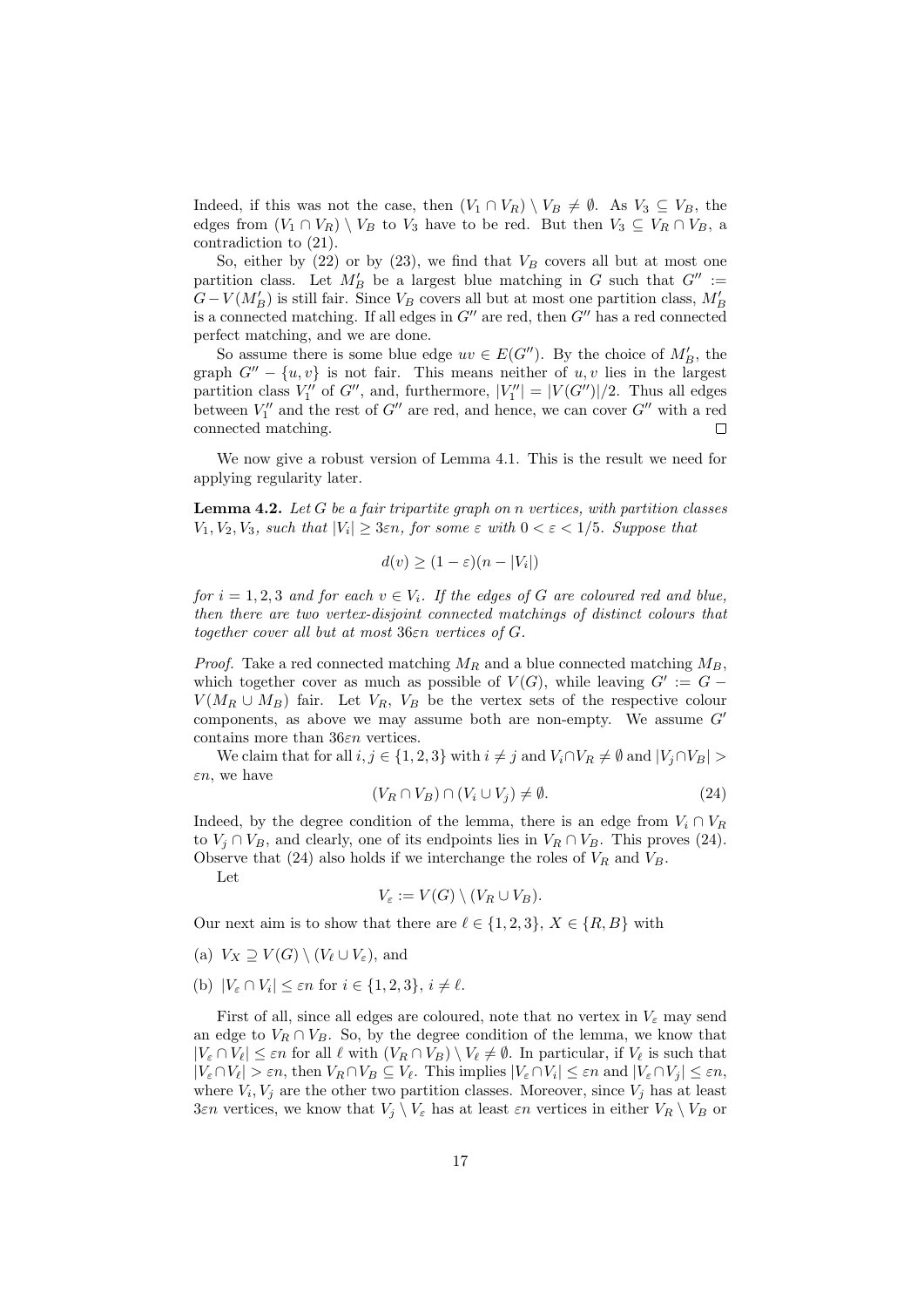in  $V_B \setminus V_R$ , say in  $V_B \setminus V_R$ . Then by (24), we have that  $V_i \setminus V_{\varepsilon}$  is contained in  $V_B \setminus V_R$ . Again by (24) (interchanging the roles of i and j), we see that also  $V_i \setminus V_{\varepsilon}$  is contained in  $V_B \setminus V_R$ . Thus, either (a) and (b) hold, or

$$
|V_{\varepsilon} \cap V_{\ell}| \leq \varepsilon n \text{ for all } \ell \in \{1, 2, 3\}. \tag{25}
$$

We now assume the latter assertion in order to show that (a) and (b) hold also in this case.

Since  $|V(G')| > 36\varepsilon n$ , and since G' is fair, the largest two partition classes  $V'_1$ ,  $V'_2$  of G' each contain at least  $9\varepsilon n$  vertices. For notational ease, we assume  $V'_i \subseteq V_i$  for  $i = 1, 2$ .

A well-known fact states that any graph  $H$  has a subgraph  $H'$  which has minimum degree at least half the average degree of  $H$ . Applying this fact to the bipartite graph spanned by  $V'_1$  and  $V'_2$ , in the majority colour, say this is red, we obtain sets  $U_1 \subseteq V'_1$  and  $U_2 \subseteq V'_2$  such that the minimum degree from  $U_i$  to  $U_{3-i}$  in red is greater than  $2\varepsilon n$ . In particular,  $|U_i| > 2\varepsilon n$ , for  $i = 1, 2$ .

By maximality of  $M_R$ , and since  $G' - \{u_1, u_2\}$  is still fair for any red edge  $u_1u_2$  between  $U_1$  and  $U_2$ , we know that all edges between  $U_1 \cup U_2$  and  $V_R$  are blue. In particular, the edges between  $U_1 \cup U_2$  and some fixed  $x \in V_R \cap V_B$  are blue. Without loss of generality, assume  $x \notin V_1$ . Since  $U_1$  has size greater than 2*εn*, every vertex  $y \in V_R \setminus V_1$  sends a blue edge to some blue neighbour of x in  $U_1$ . Thus, by the definition of  $V_\varepsilon$ , we have

$$
V(G) \setminus (V_{\varepsilon} \cup V_1) \subseteq V_B,
$$

which is as desired for (a). Because of  $(25)$ , also (b) holds. We have thus shown (a) and (b); let us assume they hold for  $\ell = 1$  and  $X = B$ .

Set  $V'_{\varepsilon} := V_{\varepsilon} \setminus V_1$ . Now take a maximal blue matching  $M'_{B}$  in  $G - V'_{\varepsilon}$  such that  $G'' := G - V(M'_B)$  is still fair; by (a) we know that  $M'_B$  is connected in blue. Assume that  $|V(G'')| > 36\varepsilon n$ , as otherwise we are done.

By maximality of  $M'_B$ , for any blue edge in  $E(G''-V'_\varepsilon)$  we have that  $G''-e$  is not fair. Thus, similar as in the proof of Lemma 4.1, either all edges of  $G'' - V'_{\varepsilon}$ are red, or  $G''$  contains a spanning balanced bipartite graph  $H$  such that any blue edge in H is incident with  $V'_{\varepsilon}$ .

In either case, we can easily find a red connected matching in  $G''$  covering almost all of  $G''$  as follows. Take a maximal red connected matching  $M'_R$  in  $G'' - V'_{\varepsilon}$ , or in  $H - V'_{\varepsilon}$ , such that the remainder of the graph is still fair. Note that we may assume  $M'_R \neq \emptyset$  as  $|V'_\varepsilon| \leq 2\varepsilon n$  by (b). Let  $xy \in M'_R$ . The neighbourhoods of x and y in the uncovered part of  $G'' - V'_{\varepsilon}$  or  $H - V'_{\varepsilon}$  are large enough to span at least one red edge. Also, all edges between x and  $G''-V'_\varepsilon$  or  $H - V'_{\varepsilon}$  are red, a contradiction to the maximality of  $M'_{R}$ .

We now give an analogue of Lemma 4.2 for bipartite graphs. With the obvious exclusion of the proper split colouring, we can cover all 2-edge-coloured balanced bipartite graphs that are almost complete bipartite, with two connected matchings of distinct colours.

**Lemma 4.3.** Let  $G$  be a balanced bipartite graph on  $n$  vertices, with partition classes  $V_1, V_2$ . Suppose G has minimum degree at least  $(1 - \varepsilon)n/2$ , for some  $\varepsilon$ with  $0 < \varepsilon < 1/5$ .

If the edges of  $G$  are coloured red and blue, and this colouring is not a split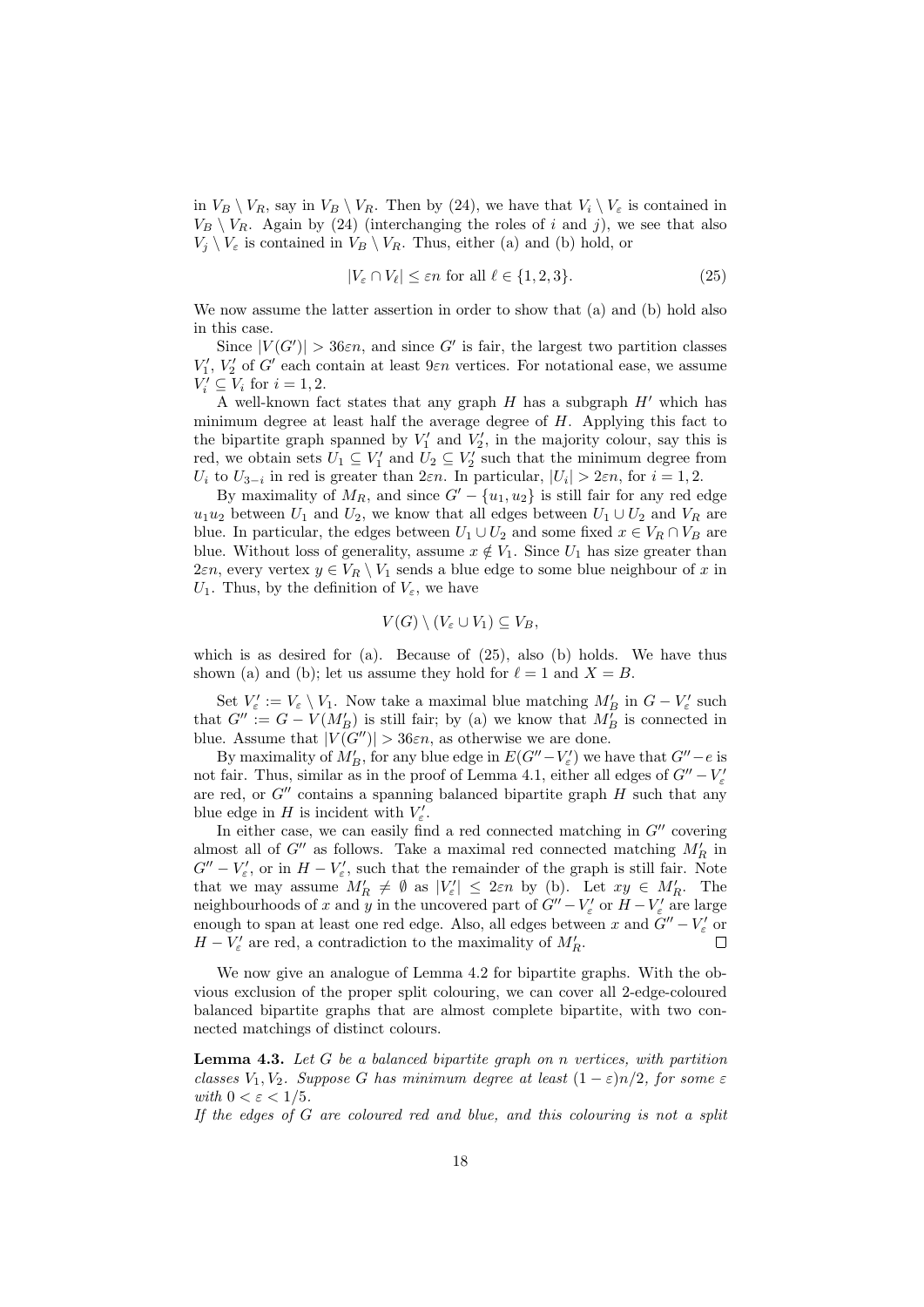colouring, then there are two vertex-disjoint connected matchings of distinct colours that together cover all but at most  $4\varepsilon n$  vertices of  $G$ .

*Proof.* Take a red connected matching  $M_R$  and a blue connected matching  $M_B$ , together covering as much as possible of  $V(G)$ . Let  $V_R$ ,  $V_B$  be the vertex sets of the respective colour components. We assume  $G - V(M_R \cup M_B)$  contains more than  $4\varepsilon n$  vertices. As above we see that  $V_R \cap V_B \neq \emptyset$ , say there is a vertex  $x \in V_R \cap V_B \cap V_2$ .

Now, if there is an  $X \in \{R, B\}$  and  $i \in \{1, 2\}$  such that  $V_X$  covers all but a set  $V_i'$  of at most  $2\varepsilon n$  vertices of  $V_i$ , we can proceed as in the proof of Lemma 4.2. That is, we take a maximal matching  $M'_X$  in  $G - V'_i$  in the colour corresponding to  $X$ , and note that  $M'_X$  is connected in this colour. Then all edges in  $G - V_i' - V(M_X')$  must have the other colour, and we can easily cover all but at most  $4\varepsilon n$  vertices of  $G - V(M_X')$  with a connected matching in this colour.

So, from now on, let us assume that there there is no choice of  $X \in \{R, B\}$ and  $i \in \{1,2\}$  as above. That is, we assume

$$
|V_i \setminus V_X| > 2\varepsilon n \text{ for all } X \in \{R, B\} \text{ and } i \in \{1, 2\}. \tag{26}
$$

Set  $V_{\varepsilon} := V(G) \setminus (V_R \cup V_B)$ . Since there can be no edges from x to  $V_{\varepsilon} \cap V_1$ , we have that

$$
|V_{\varepsilon} \cap V_1| \le \varepsilon n. \tag{27}
$$

Moreover,

$$
\text{if } V_R \cap V_B \cap V_1 \neq \emptyset \text{, then } |V_{\varepsilon} \cap V_2| \leq \varepsilon n. \tag{28}
$$

Since there is no edge between  $V_R \setminus V_B$  and  $V_B \setminus V_B$ , there are  $j \in \{1,2\}$ and  $Z \in \{R, B\}$  such that  $|V_j \cap (V_Z \setminus V_Y)| \leq \varepsilon n$ , where  $Y \in \{R, B\}$  is such that  $Y \neq Z$ . In other words,

$$
|V_j \setminus (V_{\varepsilon} \cup V_Y)| \leq \varepsilon n.
$$

Together with (26), this implies that  $|V_{\varepsilon} \cap V_i| > \varepsilon n$ . So by (27), we have that  $j = 2$ , and by (28), we know that  $V_R \cap V_B \cap V_1 = \emptyset$ . Hence,  $V_1 \setminus V_{\varepsilon}$  is covered by the two disjoint sets  $V_{1R} := V_1 \cap (V_R \setminus V_B)$  and  $V_{1B} := V_1 \cap (V_B \setminus V_R)$ .

By (26) and (27), we have that  $|V_{1R}|, |V_{1B}| > \varepsilon n$ . Now, as no edge may exist between  $V_{1R}$  and  $V_B \setminus V_R$ , or between  $V_{1B}$  and  $V_R \setminus V_B$ , we see that  $V_2 \setminus V_{\varepsilon} = V_R \cap V_B$ . Observe that thus, all edges between  $V_2 \setminus V_{\varepsilon}$  and  $V_{1R}$  are red, and all edges between  $V_2 \setminus V_{\varepsilon}$  and  $V_{1B}$  are blue.

Also, by definition of  $V_{\varepsilon}$ , all edges between  $V_{\varepsilon} \cap V_2$  and  $V_{1R}$  are blue, and all edges between  $V_{\varepsilon} \cap V_2$  and  $V_{1B}$  are red. Additionally, since there are no edges between  $V_{\varepsilon} \cap V_1$  and  $V_2 \setminus V_{\varepsilon} = V_R \cap V_B$ , either  $V_{\varepsilon} \cap V_1$  is empty, or  $V_2 \setminus V_{\varepsilon}$ has less than  $\varepsilon n$  vertices. In the first case, we have a split colouring, and in the latter case, we can easily cover all but at most  $2\varepsilon n$  vertices of G with two monochromatic connected matchings of distinct colours.  $\Box$ 

### 5 Covering almost everything with three cycles

#### 5.1 Regularity preliminaries

In this subsection we introduce some very well-known concepts; the reader familiar with regularity is invited to skip this. We start giving the standard definition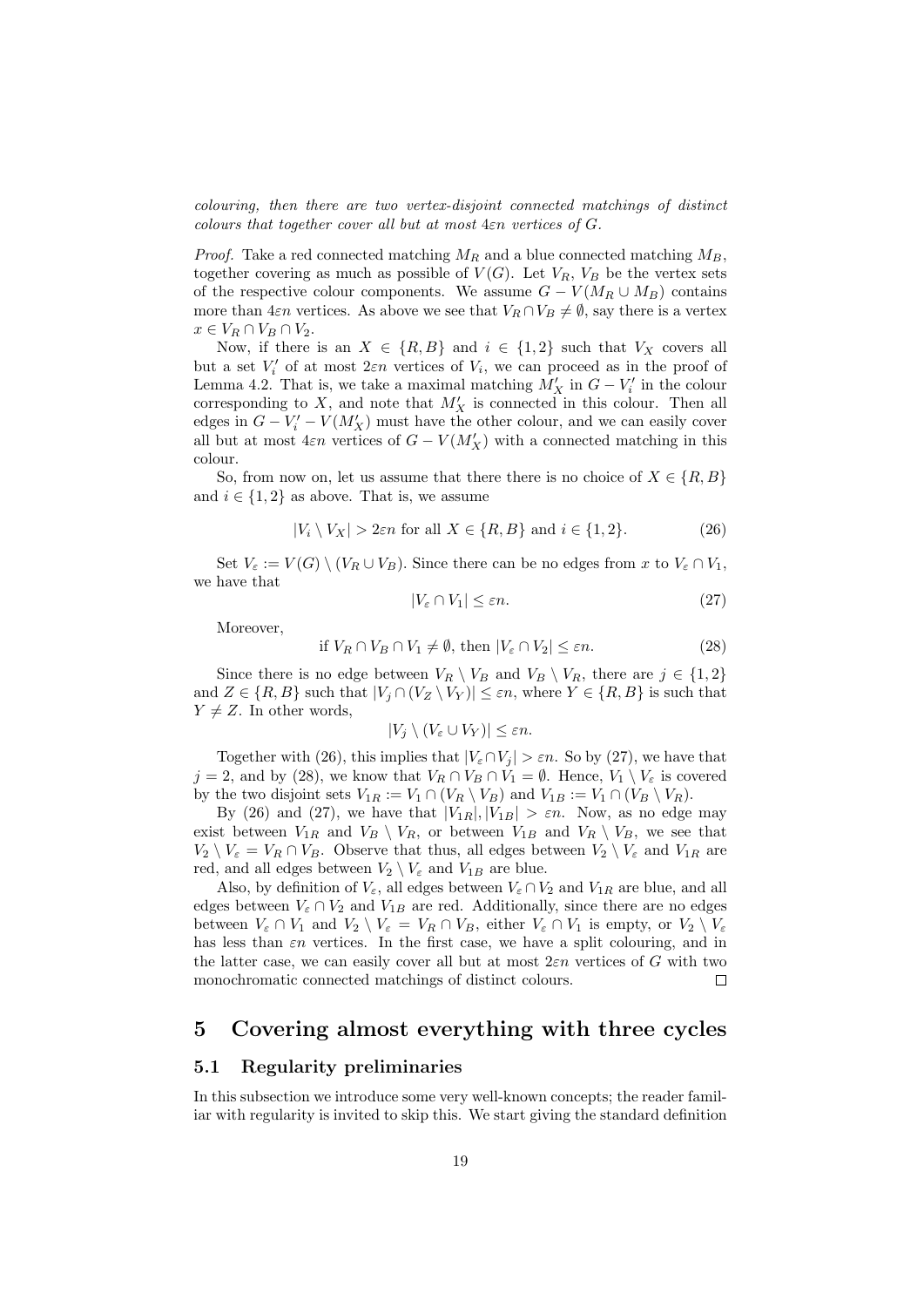of regularity. Given  $\varepsilon > 0$  and disjoint subsets A, B of the vertex set of a graph G, we say that the pair  $(A, B)$  is  $\varepsilon$ -regular, and of density  $d(A, B)$ , if, for every pair  $(A', B')$  with  $A' \subseteq A$ ,  $|A'| \geq \varepsilon |A|$ ,  $B' \subseteq B$ ,  $|B'| \geq \varepsilon |B|$ , we have

$$
|d(A', B') - d(A, B)| < \varepsilon.
$$

When there is no danger of confusion, we simply say that the pair  $(A, B)$  is  $\varepsilon$ -regular. It is well-known and easy to see that together with a pair  $(A, B)$ , its complement is  $\varepsilon$ -regular, and of density  $1 - d(A, B)$ .

For a graph G, we say a partition  $V_0 \cup V_1 \cup \cdots \cup V_t$  of its vertex set is  $\varepsilon$ -regular if the following hold:

- (i)  $|V_1| = |V_2| = ... = |V_t|$  and  $|V_0| \le \varepsilon |V(G)|$ , and
- (ii) for each  $i, 1 \leq i \leq t$ , all but at most  $\epsilon t^2$  of the pairs  $(V_i, V_j), 1 \leq j \leq t$ , are  $\varepsilon$ -regular.

We state Szemerédi's regularity lemma [19] in its form with a prepartition. We say a partition  $V_1 \cup V_2 \cup \cdots \cup V_t$  refines another partition  $W_1 \cup W_2 \cup \cdots \cup W_s$ if for each i there is a j such that  $V_i \subseteq W_j$ .

**Theorem 5.1** (Regularity lemma with prepartition). For every  $\varepsilon > 0$  and  $m_0, s \in \mathbb{N}$ , there is an  $m_1 \in \mathbb{N}$  such that the following holds for each graph G on  $n \geq m_1$  vertices, and with a partition  $W_1, \ldots, W_s$  of its vertex set. There exists an  $\varepsilon$ -regular partition  $V_0 \cup V_1 \cup \cdots \cup V_t$  such that

- $V_1 \cup V_2 \cup \cdots \cup V_t$  refines  $W_1 \cup W_2 \cup \cdots \cup W_s$ , and
- $m_0 < t < m_1$ .

It is usual to define a reduced graph of a graph G, for a given  $\varepsilon$ -regular partition, and a threshold density  $\rho$ . This is the graph  $R_G = ([t], E(R_G))$  which has an edge for each  $\varepsilon$ -regular pair of density at least  $\rho$ . (Note that in spite of the notation  $R_G$ , the reduced graph  $R_G$  depends on  $G$ , on  $\rho$ , and on the given partition.)

#### 5.2 Proof of Theorem 1.6

Theorem 5.1 applied with parameters  $\varepsilon \ll \delta$ ,  $m_0 = 1/\varepsilon$  and  $s = 2$  and  $s = 3$ , gives two values for  $m_1$  of which we take the larger one. Let G be a fair complete multipartite graph on  $n > m_1$  vertices whose edges are coloured red and blue. We assume the colouring is not  $\delta$ -close to a split colouring.

Use Lemma 1.8 to obtain a spanning fair subgraph  $G' \subseteq G$  that is complete tripartite or complete bipartite (possibly  $G' = G$ ). In the case that the smallest partition class of G' has less than  $\delta n/20$  vertices (and thus G' is tripartite), we delete this class, and the same number of vertices from the other classes, in a way that the obtained bipartite graph (which we still call  $G'$ ) is balanced. By the proof of Lemma 1.8, we know that  $|E(G) \setminus E(G')| < \delta n^2/10$ .

Now, Theorem 5.1 applied to the red subgraph of  $G'$  yields a partition of  $V(G')$  refining the bi- or tripartition which is  $\varepsilon$ -regular in both colours. Using the majority colouring of each pair (that is, we use  $\rho = 1/2$ , and in case of a tie we give the edge any colour), we can work with a two-coloured reduced graph  $R_{G'}$ .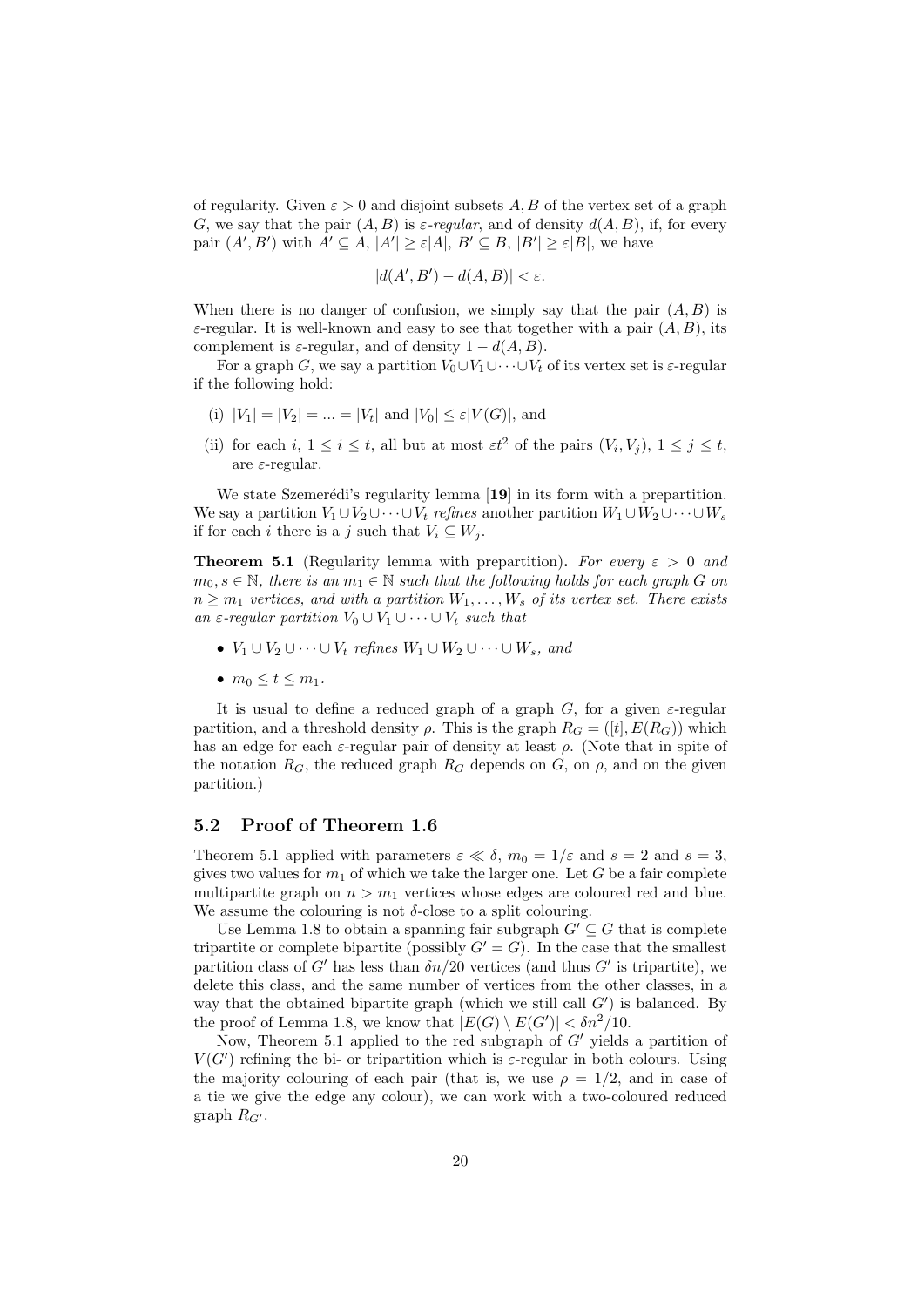Note that the non-neighbours of a vertex  $v \in V(R_{G})$  correspond to irregular pairs containing v. So, there are at most  $\sqrt{\varepsilon}t$  vertices v in  $R_{G'}$  that have more pairs containing v. so, there are at most  $\sqrt{\varepsilon}t$  vertices v in  $n_{G'}$  that have more<br>than  $\sqrt{\varepsilon}t$  non-neighbours in the other partition class(es). We discard these vertices from the reduced graph  $R_{G'}$  to ensure that each vertex of the remaining vertices from the reduced graph  $R_{G'}$  to ensure that each vertex of the remain graph  $R'_{G'}$  has at most  $\sqrt{\varepsilon}t$  non-neighbours in the other partition class(es).

Observe that the size of any class  $C_i$  of the bi- or tripartition lies between

$$
\frac{|\hat{C}_i| - |V_0|}{|V_1|} - \sqrt{\varepsilon}t \ge \frac{|\hat{C}_i|}{|V_1|} - 2\sqrt{\varepsilon}t \quad \text{and} \quad \frac{|\hat{C}_i|}{|V_1|},\tag{29}
$$

where  $\hat{C}_i$  is the class of the bi-/tripartition of G' corresponding to  $C_i$ . So, where  $C_i$  is the class of the DI-/tripartition of G corresponding to  $C_i$ . So,<br>since G' is fair, and since  $|V_0| \leq \varepsilon n$ , we have that  $|C_1| \leq |C_2| + 3\sqrt{\varepsilon}t$ , or since G is fail, and since  $|V_0| \le \varepsilon n$ , we have that  $|C_1| \le |C_2| + 3\sqrt{\varepsilon}t$ , or  $|C_1| \le |C_2| + |C_3| + 2\sqrt{\varepsilon}t$ , respectively, if  $C_1$  is the largest partition class of  $R'_{G'}$ .  $|C_1| \ge |C_2| + |C_3| + 2\sqrt{\epsilon}t$ , respectively, if  $C_1$  is the largest partition class of  $n_{G'}$ .<br>If necessary, we discard at most  $3\sqrt{\epsilon}t$  vertices from  $C_1$  to make the remaining graph  $R''_{G'}$  fair.

Resuming, we have obtained a bi- or tripartite subgraph  $R_{G'}''$  of  $R_{G'}$  on at least  $(1 - 4\sqrt{\varepsilon})t$  and at most t vertices. Let the partition classes of  $R''_{G'}$  be denoted  $C'_1$ ,  $C'_2$ , and, if applicable,  $C'_3$ . In  $R''_{G'}$ , every vertex of  $C'_i$  has at most  $\overline{\epsilon}t$  many non-neighbours outside of  $C_i'$ . Since  $R_{G'}''$  is fair,  $t - |C_i'| \ge t/2$ , and so every vertex of  $C_i'$  has degree at least

$$
t - |C_i'| - \sqrt{\varepsilon}t \ge (1 - 2\sqrt{\varepsilon})(t - |C_i'|),
$$

where we sum the degree over both colours. We may view  $R''_{G'}$  as a reduced where we sum the degree over both colours. We may view  $n_G$ , as a reduced graph for a subgraph G'' of G', with  $|V(G'')| \ge (1 - 5\sqrt{\varepsilon})n$  (allowing  $\sqrt{\varepsilon}n \ge \varepsilon n$ ) for the exceptional set  $V_0$ ). Note that

$$
|E(G) \setminus E(G'')| \le \delta n^2 / 10 + 5\sqrt{\varepsilon} n^2 \le \delta n^2 / 5.
$$
 (30)

Observe that in the case that  $G'$  is bipartite, the colouring in the reduced graph  $R''_{G'}$  might be a split colouring, even if the colouring in G is not a split colouring. But, in this case, note that if we change the colouring of any edge of  $R_{G^\prime}^{\prime\prime}$  , we no longer have a split colouring. As all our arguments work the same whether we take the threshold for the colouring of  $E(R''_{G'})$  to be 1/2 or  $\delta/2$ , we may assume that we can either change the colouring of  $R''_{G'}$  in a justified way so that the obtained colouring is not a split colouring, or that  $R''_{G'}$  has a split colouring, and each red edge of  $R''_{G'}$  corresponds to a pair in  $G''$  which has blue density  $\langle \delta/2$ , and vice versa for the blue edges. So, deleting at most  $\delta |E(G'')|/2$  edges from  $G''$  we can make all pairs monochromatic. Thus, by (30), this means  $G$  is  $\delta$ -close to a split colouring, a contradiction.

Therefore, we may assume the colouring in  $R''_{G'}$  is not a split colouring. Since by (29), the classes of the bi- or tripartition of  $R''_{G'}$  have size at least  $\delta t/20 - 2\sqrt{\varepsilon}n$ , we may apply Lemma 4.2 or Lemma 4.3 to  $R''_{G'}$  to obtain two connected matchings, one in each colour, which together cover all but at most  $72\sqrt{\varepsilon}t$  vertices. Now we use a crucial and well-known lemma that has appeared in similar forms before. In its original form it is due to Luczak [15]. The version we use here is close to the one given in from Section 4 of [11].

**Lemma 5.2.** Let R be the reduced two-coloured graph of a two-coloured graph  $H$ , for some  $\gamma$ -regular partition, where each edge of R corresponds to a  $\gamma$ -regular pair of density at least  $\sqrt{\gamma}$ .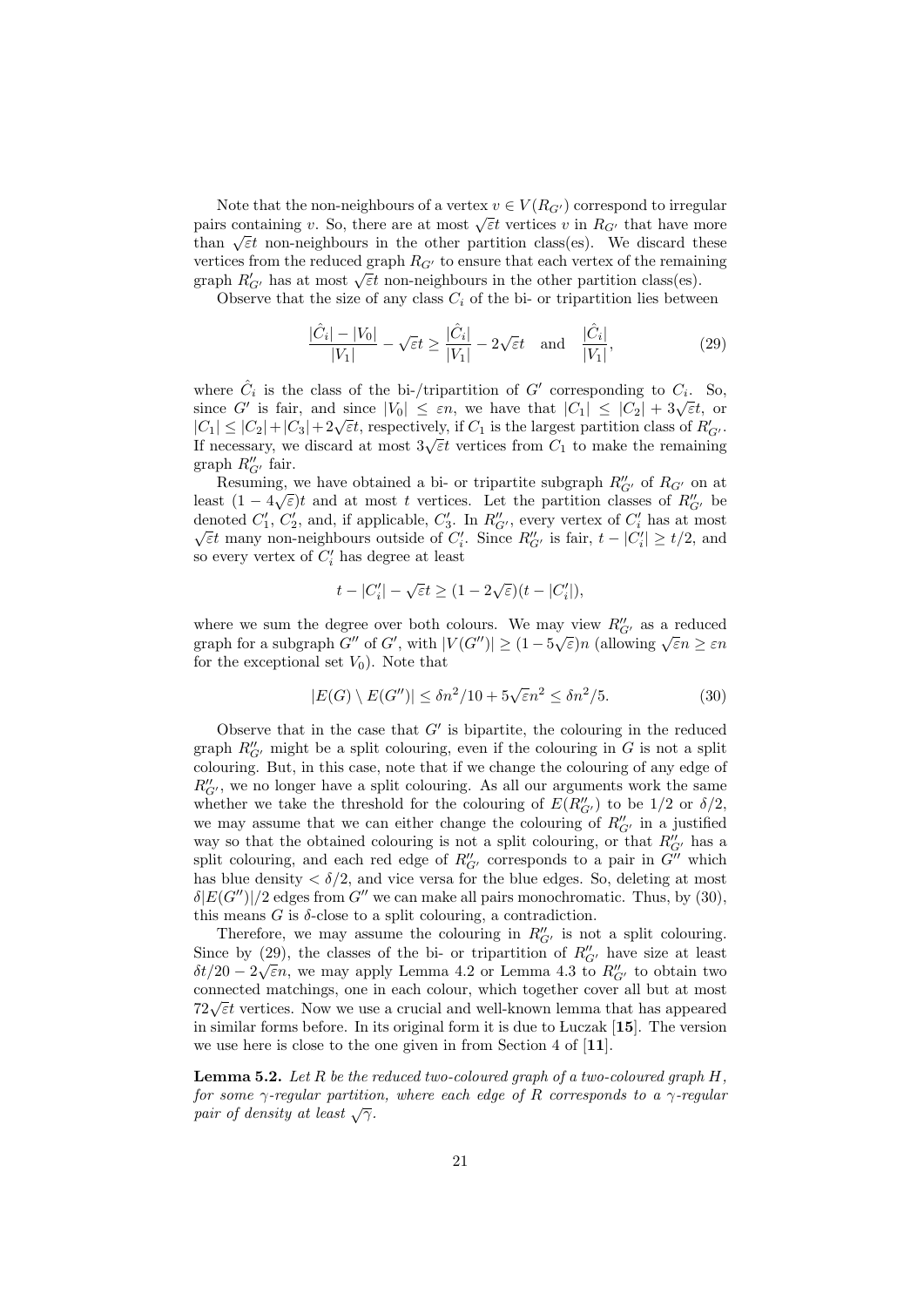If all but at most  $72\gamma|V(R)|$  vertices of R can be covered with two disjoint connected monochromatic matchings, one of each colour, then H has two disjoint monochromatic cycles, one of each colour, which together cover at least  $(1 100\sqrt{\gamma}$ | $V(H)$ | vertices of H.

For completeness, let us outline a proof of Lemma 5.2.

Sketch of a proof of Lemma 5.2. We first connect in  $H$  the pairs corresponding to matching edges with monochromatic paths, following their connections in R. We do this simultaneously for both colours. Note that in total, these paths consume only a constant number of vertices of  $H$ . Then we connect the monochromatic paths using the matching edges, blowing up the edges to long paths, where regularity ensures we can use all but a small fraction of the corresponding pairs. This gives the desired cycles. The above argumentation is also explained, rather detailed, in the proof of the main result of [10].  $\Box$ 

Applying Lemma 5.2 to the graph  $R''_{G'}$  gives the desired two cycles which Applying Lemma 3.2 to the graph  $n_G$ , gives the desired two cycles which<br>cover all but at most  $100\sqrt{\varepsilon}n < \delta n$  of our graph G. This finishes the proof of Theorem 1.6.

# 6 Covering all vertices with 14 cycles

#### 6.1 Preliminaries

Call a balanced bipartite subgraph H of an 2n-vertex graph  $\varepsilon$ -hamiltonian, if any balanced bipartite subgraph of H with at least  $(1 - \varepsilon)n$  vertices in each partition class is hamiltonian. The next lemma is a straighforward combination of results of Haxell  $[12]$  and Peng, Rödl and Ruciński  $[17]$ . A proof of this lemma is given in our companion paper [13].

**Lemma 6.1.** [13] For any  $1 > \gamma > 0$ , there is an  $n_0 \in \mathbb{N}$  such that any balanced bipartite graph G on at least  $2n \geq 2n_0$  vertices and of edge density at least  $\gamma$ has an  $\gamma/4$ -hamiltonian subgraph of size at least  $\gamma^{3024/\gamma}n/3$ .

In order to absorb vertices not covered with the cycles given by Theorem 1.6, we use the following result.

Lemma 6.2 (Gyárfás, Ruszinkó, Sárközy, and Szemerédi [10]). There is an  $n_0 \in \mathbb{N}$  such that for  $n \geq n_0$  and  $m \leq \frac{n}{(8r)^{8(r+1)}}$  and for any colouring of the edges of  $K_{n,m}$  with r colours, there are  $2r$  vertex-disjoint monochromatic cycles that cover the m vertices of the smaller side.

#### 6.2 Proof of Theorem 1.7

Let G be a fair complete k-partite graph on  $n \geq n_0$  vertices, whose edges are 2coloured. We assume  $n_0$  to be large enough, its value may be extracted from the proof. By Lemma 1.8, we may assume that  $2 \leq k \leq 3$ . Let  $V_1$ ,  $V_2$ , and possibly  $V_3$ , be the partition classes of G, where we assume that  $|V_1| \geq |V_2| \geq |V_3|$ . Set  $\delta := 2^{-10^4}.$ 

For technical reasons, we split the argument into three cases. The explicit value of  $\delta$  plays a role only in the last case of the proof.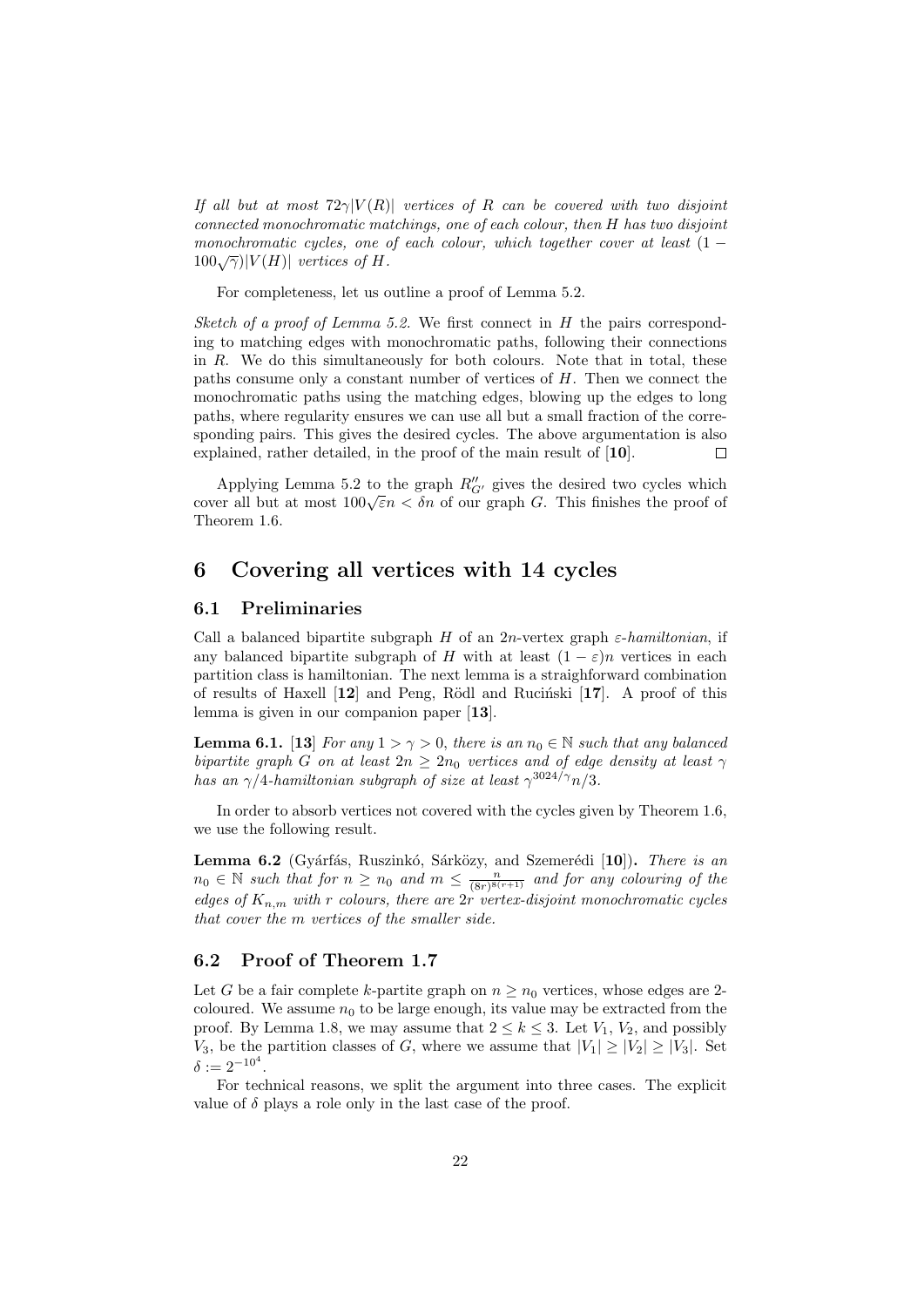We first discuss the case when

$$
|V_1| \le |V_2| + |V_3| - \delta n \text{ and } |V_3| \ge \delta n. \tag{31}
$$

We pick disjoint subsets  $U_1^1, U_1^2 \subseteq V_1$ ,  $U_2^1, U_2^3 \subseteq V_2$ , and  $U_3^2, U_3^3 \subseteq V_3$  of size [ $\delta n/4$ ] each. Due to (31), it holds that  $G - \{U_i^j : i, j \in \{1, 2, 3\}\}\$  is fair. Indeed, every graph H with  $G - \{U_i^j : i, j \in \{1, 2, 3\}\} \subseteq H \subseteq G$  is fair, a fact that we will exploit later.

Let  $G_1 := G[U_1^1, U_2^1], G_2 := [U_1^2, U_3^2],$  and  $G_3 := G[U_2^3, U_3^3]$ . Assuming  $n_0$  is large enough, we apply Lemma 6.1 with  $\gamma := 1/2$  to  $G_i$ ,  $i = 1, 2, 3$ , considering only the edges of the respective majority colour. This gives monochromatic 1/8-hamiltonian (and thus balanced) subgraphs  $H_i = [W_1^i, W_2^i]$  of  $G_i$ ,  $i = 1, 2, 3$ with

$$
|W_1^i| \ge \delta n / 2^{6053}.\tag{32}
$$

Now let  $H := G - \bigcup_{i=1}^{3} V(H_i)$  and recall that H is fair since  $G - \{U_i^j : i, j \in$  $\{1,2,3\}$   $\subseteq$  H  $\subseteq$  G. By (31) and by the choice of the sets  $U_j^i$ , each partition class of H has size at least  $\delta n/2$ . Let  $\delta' := \delta/2^{6148}$ . Assuming  $n_0$  is large enough, we know  $H$  is not  $\delta'$ -close to a split colouring, and Theorem 1.6 gives that all but at most  $\delta'$ n vertices of H can be partitioned into two monochromatic cycles. If the set  $X \subseteq V(G')$  of uncovered vertices has odd cardinality, we cover one of its vertices with a trivial cycle, and from now on assume  $|X|$  is even.

Assume  $|X \cap V_3| \geq |X \cap V_1|$ ,  $|X \cap V_2|$  (the other cases are similar). Partition X into equal-sized sets  $X_1, X_2$  with  $X \cap V_i \subseteq X_i$  for  $i = 1, 2$ . Assuming  $n_0$  is sufficiently large, the choice of  $\delta'$  and (32) give that

$$
|X_1| \le \delta' n/2 \le |W_2^1|/16^{24}.\tag{33}
$$

So, Lemma 6.2 yields a set  $\mathcal C$  of eight vertex-disjoint monochromatic cycles in  $[X_1, W_2^1]$  and  $[X_2, W_1^1]$  that together cover  $X_1 \cup X_2$ . As we may assume that C does not contain any trivial cycles,  $V(\bigcup \mathcal{C}) \cap V(H_1)$  is balanced, and each side has at most  $|W_2|/16^{24}$  vertices, by (33). Since  $H_1$  is (1/8)-hamiltonian, the monochromatic graph  $H_1 - V(\bigcup \mathcal{C})$  thus has a hamilton cycle. Also,  $H_2$ and  $H_3$  each admit a hamilton cycle. In total, we covered  $V(G)$  using at most  $2 + 1 + 8 + 3 = 14$  vertex-disjoint monochromatic cycles.

We now discuss the case when  $k = 2$ . We use the same method as above. Observe that now, we only need to find one  $(1/8)$ -hamiltonian subgraph of G (as opposed to the three graphs  $H_1, H_2, H_3$  above). Thus in the last step we will use only one instead of three hamilton cycles. However, we might need three cycles to cover  $G$  almost entirely, since the colouring of  $G$  might be close to a split-colouring (a covering with 3 cycles does exist by the remark after Theorem 1.6). Since we may assume that none of these three cycles is trivial, we may assume the set  $X$  of vertices not covered with the three cycles to have even cardinality. In this way we avoid another cycle. This means we can cover G with  $3 + 8 + 1 = 12$  vertex-disjoint monochromatic cycles in total.

To complete the proof of Theorem 1.7, we now consider the case when  $k = 3$ , but (31) is violated. Essentially, we proceed as in the case of  $k = 2$ . If n is odd, we pick a single vertex v from  $V_1$  as a cycle. Since  $G - v$  is fair, we may simply assume that  $n$  is even.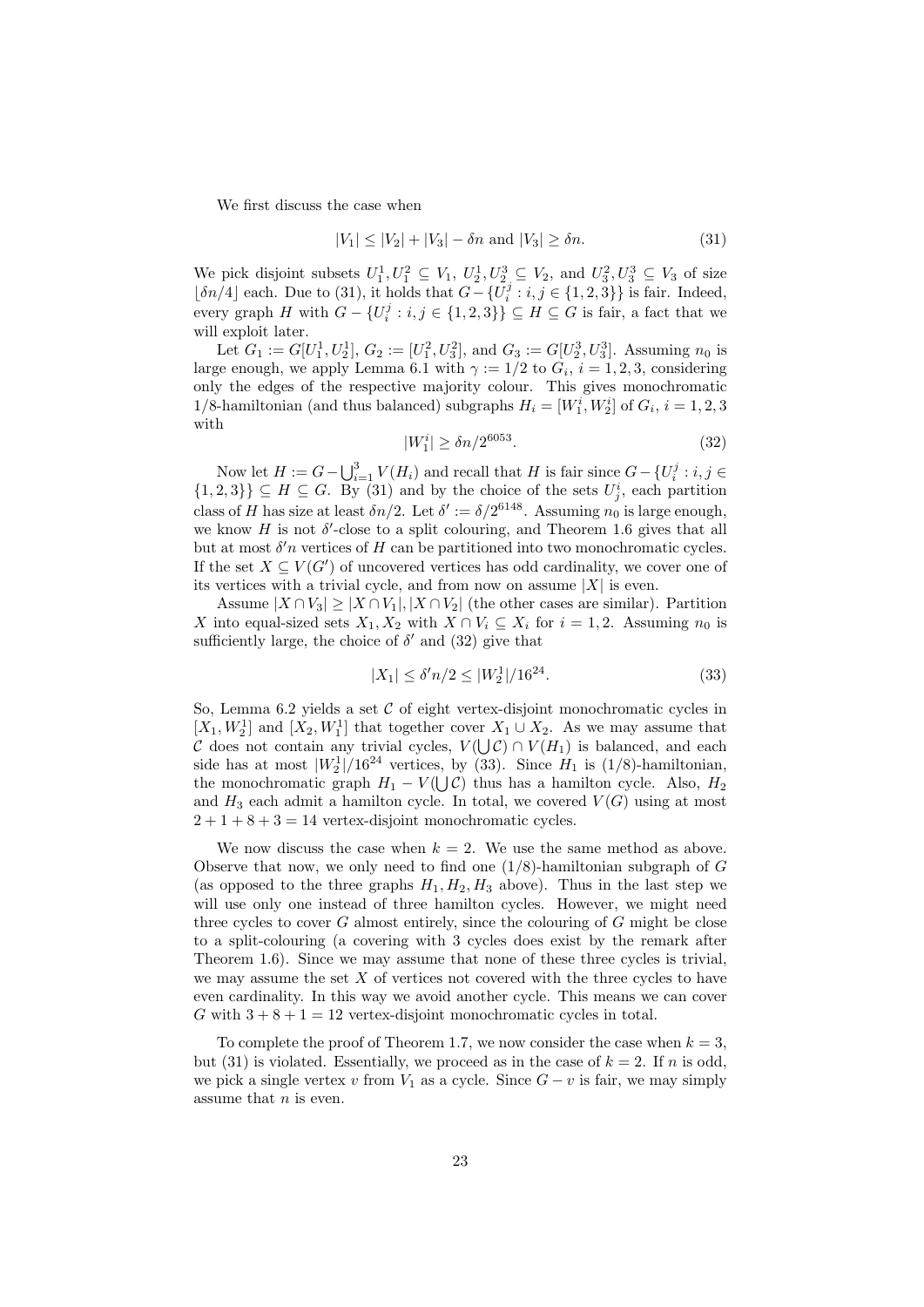No matter whether we have  $|V_3| < \delta n$ , or we have  $|V_3| \geq \delta n$  and  $|V_1| >$  $|V_2| + |V_3| - \delta n$ , we proceed as follows. Delete a set W of  $|V_2| + |V_3| - |V_1| < \delta n$ vertices from  $V_3$ . Consider the bipartite graph  $G'$  spanned by  $V_1$  and the remains of  $V_2 \cup V_3$ , which we call  $V_2'$ . Note that G' is complete bipartite and balanced.

Let  $U_1 \subseteq V_1$  and  $U_2 \subseteq V_2$  have size  $\lceil n/4 \rceil$  each. (Note that clearly  $|V_2| \ge$  $n/4$ .) Assuming  $n_0$  is large enough, we may apply Lemma 6.1 with  $\gamma = 1/2$  to the graph induced by the majority colour to find a  $(1/8)$ -hamiltonian subgraph  $H = [U'_1, U'_2]$  of  $G'[U_1 \cup U_2]$ , with  $|U'_1| = |U'_2| \ge n/2^{6052}$ . Assuming  $n_0$  is large enough, the remark after Theorem 1.6 gives three monochromatic vertex-disjoint cycles that cover all but a set W' of at most  $\delta n$  many vertices of  $G'-V(H)$ . We may assume that none of these cycles is trivial, and thus  $|W' \cap V_1| = |W' \cap V_2'|$ .

Partition  $W \cup W'$  into two equal-sized sets  $W_1$  and  $W_2$  such that for  $i = 1, 2$ , all edges between  $W_i$  and  $U'_i$  are present. As

$$
16^{24}|W_1| < \delta n/2^{97} \le n/2^{6052} \le |U_2'|,
$$

we may apply Lemma 6.2 to cover each of  $W_1$ ,  $W_2$  with four vertex-disjoint monochromatic cycles, which we again assume to be non-trivial. Since  $H$  is  $(1/8)$ -hamiltonian, the yet unused vertices of H span a hamiltonian cycle. In total, we covered G with  $1+3+8+1=13$  vertex-disjoint monochromatic cycles.

# 7 Conclusion

Our Theorem 1.4 and the earlier result of Pokrovskiy together cover all cases of monochromatic path covers in 2-edge-coloured multipartite graphs. It would be natural to investigate the same problem for more colours, in the spirit of Conjecture 1.1. For bipartite graphs whose edges are coloured with  $r$  colours, Pokrovskiy [18] conjectures that there is a partition into  $2r - 1$  monochromatic paths, and he shows this number is best possible. For k-partite graphs with  $k > 3$  a partition into less monochromatic paths, perhaps r paths, might be possible, in analogy to the case  $r = 2$  we treated here.

For cycle partitions, as said in the introduction, we believe that Theorem 1.6 is not best possible. However, recalling the example given in the introduction, a split colouring between a partition class of size  $n/2$  and the rest of the graph, it is not always possible to cover all vertices of any large fair multipartite graph with two vertex-disjoint monochromatic cycles. This remains true even if the colouring of this graph is far from a split colouring (the other classes might have size  $n/4$  each).

Even if a partition class containing half of the vertices of the graph is forbidden, such constructions are possible. Indeed, given a properly split-coloured balanced complete bipartite graph one can add a third partition class consisting of a single vertex  $v_3$  seeing only one colour. Then the obtained graph cannot be partitioned into two monochromatic cycles. One can even add a fourth partition class consisting of a single vertex  $v_4$  seeing only the other colour, while giving  $v_3v_4$  any colour. Still the obtained graph has no partition into two monochromatic cycles.

**Problem 7.1.** For  $k \geq 3$ , under which conditions does a fair complete k-partite graph with a 2-colouring of the edges admit a partition into two monochromatic cycles?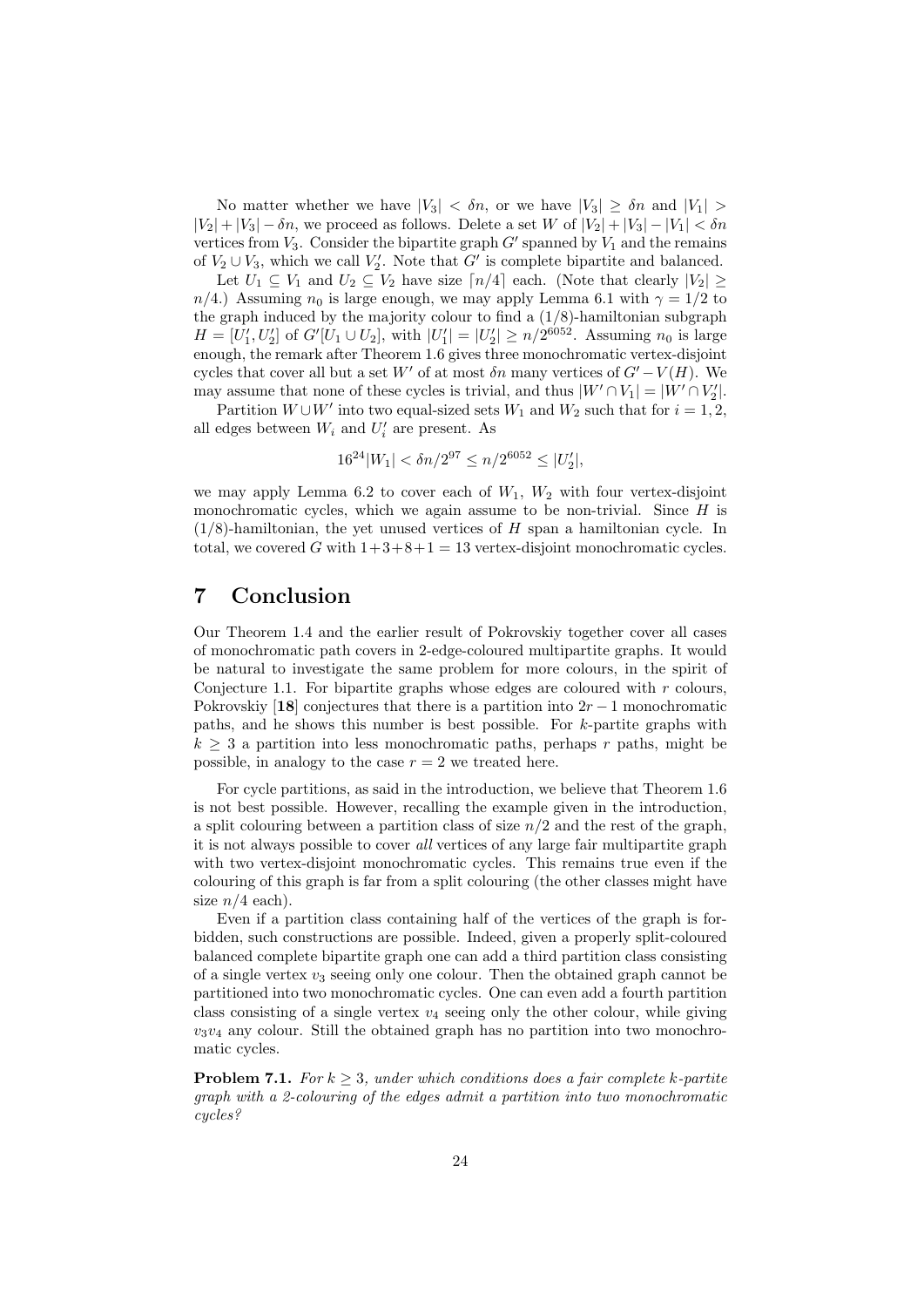One candidate for a sufficient condition in Problem 7.1 could be balancedness, that is, having partition classes of equal size. In any case, we think that considering balanced multipartite graphs is a reasonable restriction that might be of its own interest.

The next natural step would be to extend Theorem 1.6 to more colours. In balanced complete bipartite graphs, the bound  $O(r^2)$  from [14] is most likely not best possible. In analogy to Pokrovskiy's conjecture for path covers [18] mentioned above, it might always be possible to cover almost all vertices of any large enough bipartite graph, whose edges are r-coloured, with  $2r - 1$  disjoint monochromatic cycles (and perhaps the restrictions 'almost' and 'large enough' ar not even necessary, or 'almost' might mean 'all but a constant number'). In this direction, we showed in [13], together with Lang, that in large enough 3-edge coloured balanced complete bipartite graphs on  $n$  vertices, we can cover all but  $o(n)$  vertices with five disjoint monochromatic cycles.

Turning to k-partite graphs with  $k \geq 3$ , note that an easy bound for *balanced* complete multipartite graphs can be obtained from the bound  $4r^2$  for large rcoloured complete bipartite graphs [14]. Splitting up the multipartite graph into three suitable bipartite graphs if necessary, we deduce that any r-coloured balanced complete k-partite graph that is large enough can be covered by at most  $4r^2$  disjoint monochromatic cycles if k is even, and at most  $12r^2$  disjoint monochromatic cycles if  $k$  is odd.

It is not difficult to see that every fair complete multipartite graph can be split up into three balanced bipartite graphs, plus possibly one leftover vertex. So we can argue similarly as in the previous paragraph to see that any  $r$ -coloured fair complete multipartite graph can be covered by at most  $12r^2 + 1$  disjoint monochromatic cycles.

All these number are most likely not best possible, and we feel the situation for fair complete multipartite graphs should not be worse than for balanced complete bipartite graphs. We suspect the number of cycles needed for fair complete multipartite graphs should be linear in  $r$ , and not more than what is needed for bipartite graphs. As evidence, we have seen here that three disjoint monochromatic cycles can cover all but  $o(n)$  of the vertices of any large enough multipartite graph, whose edges are two-coloured, where three cycles are only needed if the colouring is very close to a split colouring. Perhaps the number of cycles needed to cover almost all vertices of any large enough r-coloured fair multipartite graph can even be dropped to r in k-partite graphs with  $k \geq 3$ , unless we are close to a specific problematic colouring, such as the split colouring. Maybe this is even possible in bipartite graphs.

# References

- [1] P. Allen, Covering two-edge-coloured complete graphs with two disjoint monochromatic cycles, Combin. Probab. Comput. 17 (2008), 471–486.
- [2] S. Bessy and S. Thomassé, *Partitioning a graph into a cycle and an anti*cycle: a proof of Lehel's conjecture, J. Combin. Theory Ser. B 100 (2010), 176–180.